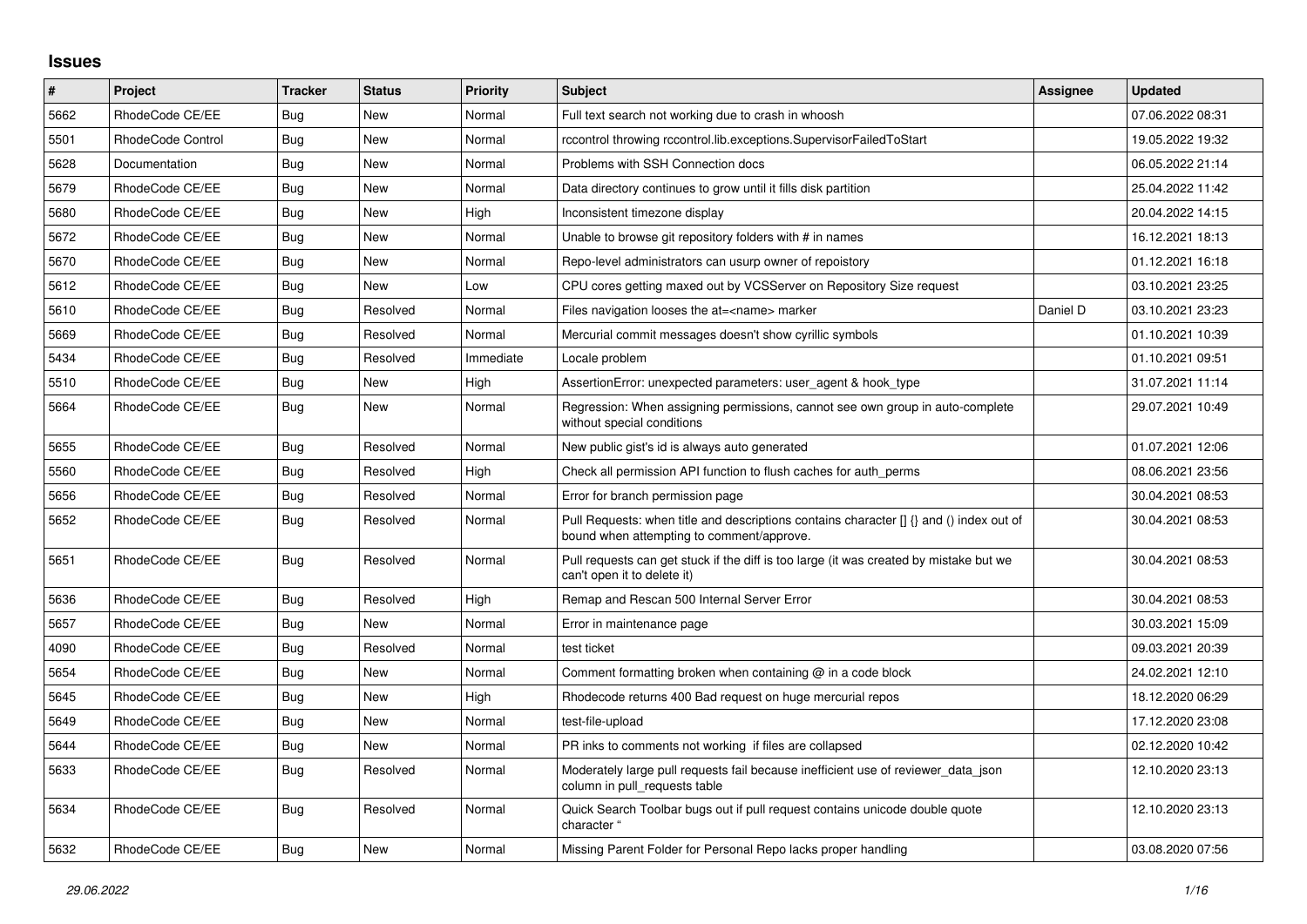| $\vert$ # | Project         | <b>Tracker</b> | <b>Status</b> | <b>Priority</b> | <b>Subject</b>                                                                                           | Assignee                     | <b>Updated</b>   |
|-----------|-----------------|----------------|---------------|-----------------|----------------------------------------------------------------------------------------------------------|------------------------------|------------------|
| 5622      | RhodeCode CE/EE | <b>Bug</b>     | Resolved      | High            | Upgrade from 4.18.3 to 4.19.3 broke all PRs                                                              |                              | 28.07.2020 16:44 |
| 5623      | RhodeCode CE/EE | Bug            | Resolved      | Normal          | Credentials for remote repository URL leaking in Repository Header                                       |                              | 22.07.2020 00:47 |
| 5630      | RhodeCode CE/EE | Bug            | New           | Normal          | Inline comments do not follow the line of code                                                           |                              | 21.07.2020 11:25 |
| 5629      | RhodeCode CE/EE | <b>Bug</b>     | New           | Normal          | Diff truncated on small files                                                                            |                              | 21.07.2020 08:58 |
| 5531      | RhodeCode Tools | Bug            | <b>New</b>    | Normal          | rhodecode-index: default cli opts overwrite given mapping file                                           |                              | 17.07.2020 17:36 |
| 5627      | Documentation   | Bug            | New           | Normal          | Immediate re-run of rhodecode-index throws warnings on some repos (and suggests<br>rebuild from scratch) |                              | 02.07.2020 19:41 |
| 5626      | RhodeCode CE/EE | Bug            | New           | Normal          | Whoosh full-text indexing is fully indexing all repos, not recognizing forks                             |                              | 02.07.2020 19:24 |
| 5625      | Documentation   | Bug            | New           | Normal          | Feedback on RhodeCode Full-text search docs                                                              |                              | 02.07.2020 19:22 |
| 5624      | RhodeCode CE/EE | <b>Bug</b>     | <b>New</b>    | Normal          | Timeout when trying to test SMTP email configuration                                                     |                              | 01.07.2020 20:01 |
| 5621      | RhodeCode CE/EE | Bug            | Resolved      | Urgent          | LDAP + User Groups authentication plugin not working after upgrade to 4.19.x                             |                              | 15.06.2020 17:56 |
| 5620      | RhodeCode CE/EE | Bug            | Resolved      | Normal          | Regression of mail rendering in Thunderbird                                                              |                              | 15.06.2020 16:45 |
| 5619      | RhodeCode CE/EE | Bug            | Resolved      | Normal          | Setting Landing Commit to SVN Trunk results in Files tab hitting a 404                                   |                              | 04.06.2020 23:51 |
| 5590      | RhodeCode CE/EE | Bug            | New           | Normal          | Pull Request creation takes 2 minutes                                                                    |                              | 28.05.2020 20:48 |
| 5523      | RhodeCode CE/EE | Bug            | Resolved      | High            | user from AD is asked to change his password when logs in.                                               | Thierry<br>Wynsdau           | 28.05.2020 20:28 |
| 5555      | RhodeCode CE/EE | <b>Bug</b>     | Resolved      | Normal          | Making Repository Public does not update the Default User Permissions                                    |                              | 28.05.2020 20:26 |
| 5594      | RhodeCode CE/EE | <b>Bug</b>     | Resolved      | Normal          | Credentials in Repository Settings for Pull requests are exposed                                         |                              | 28.05.2020 20:25 |
| 5561      | RhodeCode CE/EE | Bug            | Resolved      | Normal          | PR diff doesn't update when target changes                                                               |                              | 21.05.2020 11:53 |
| 5596      | RhodeCode CE/EE | Bug            | Resolved      | Normal          | Pull Request duplicated after description edit                                                           |                              | 14.04.2020 13:28 |
| 5606      | RhodeCode CE/EE | Bug            | Resolved      | High            | SVN + ssh subdirectory failure                                                                           | Daniel D                     | 09.04.2020 03:29 |
| 5599      | RhodeCode CE/EE | Bug            | Resolved      | Normal          | SVN navigation to trunk fails                                                                            | Daniel D                     | 04.04.2020 11:21 |
| 5608      | RhodeCode CE/EE | Bug            | Resolved      | High            | svn+ssh user set incorrectly                                                                             | Daniel D                     | 31.03.2020 18:21 |
| 5605      | RhodeCode CE/EE | Bug            | Resolved      | Normal          | Cannot set subversion compatibility to 1.10                                                              |                              | 30.03.2020 17:27 |
| 5604      | RhodeCode CE/EE | Bug            | Resolved      | High            | Search error on second result page                                                                       | Daniel D                     | 30.03.2020 16:01 |
| 5598      | Documentation   | Bug            | <b>New</b>    | Low             | Typo in force delete command                                                                             |                              | 19.03.2020 20:10 |
| 5576      | RhodeCode CE/EE | Bug            | Resolved      | High            | Hosting many repositories                                                                                | Craig Fairhurst              | 12.02.2020 12:55 |
| 5587      | RhodeCode CE/EE | <b>Bug</b>     | Resolved      | Normal          | Broken metatags in 4.18.1                                                                                | <b>Marcin Lulek</b>          | 29.01.2020 11:46 |
| 5588      | RhodeCode CE/EE | Bug            | New           | Normal          | wrong rendering of issue tracker pattern                                                                 |                              | 29.01.2020 11:24 |
| 4155      | RhodeCode CE/EE | Bug            | Resolved      | Low             | Date of Last Change is not displayed correctly                                                           | Marcin<br>Kuzminski<br>[CTO] | 21.01.2020 02:20 |
| 5518      | RhodeCode CE/EE | Bug            | Resolved      | Normal          | Zero-sized files in /rhodecode/config/rcextensions/examples                                              |                              | 21.01.2020 02:18 |
| 5569      | RhodeCode CE/EE | Bug            | Resolved      | Normal          | SshWrapper error                                                                                         |                              | 21.01.2020 02:02 |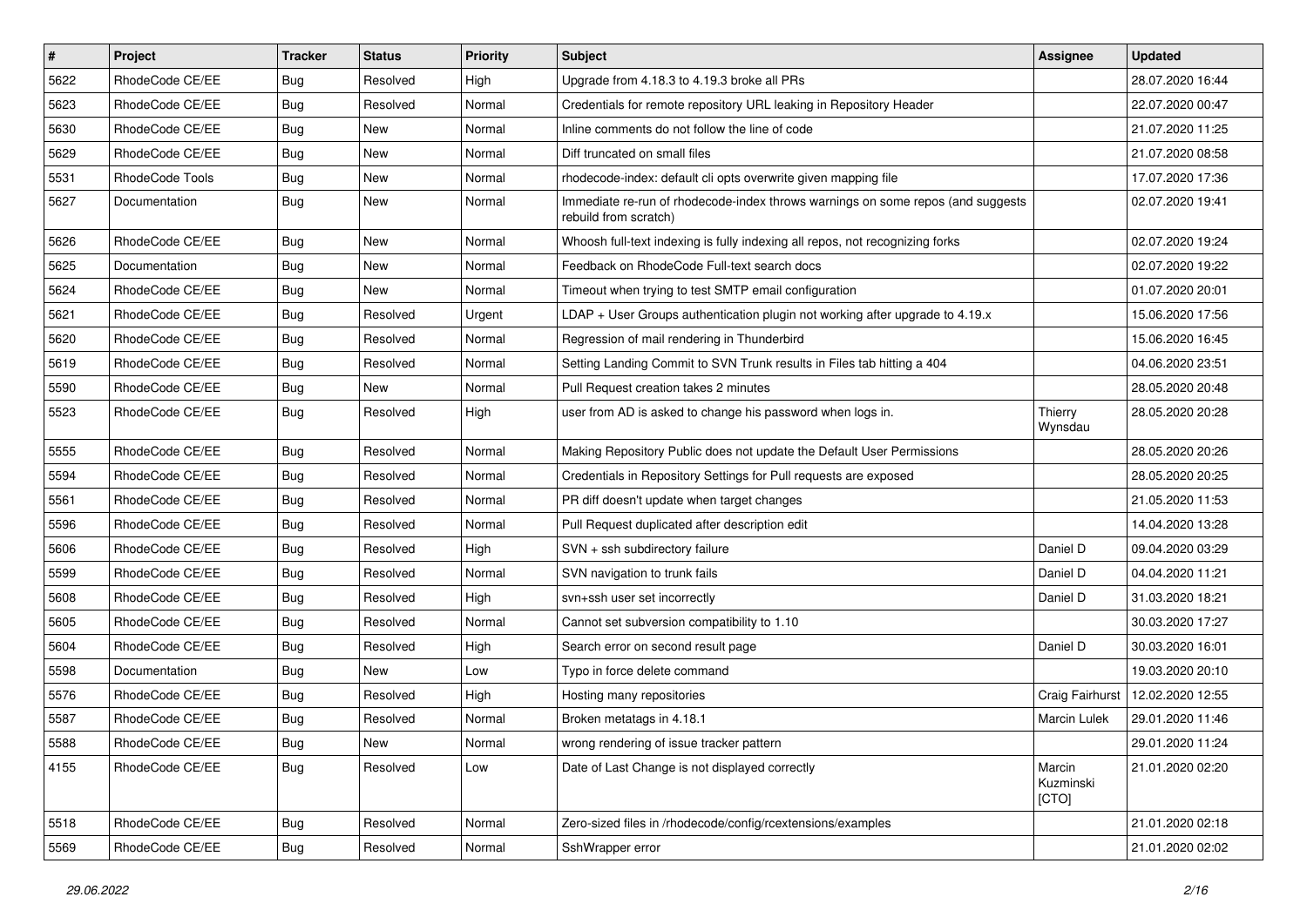| $\vert$ # | Project           | <b>Tracker</b> | <b>Status</b> | Priority | Subject                                                                                                           | <b>Assignee</b>    | <b>Updated</b>   |
|-----------|-------------------|----------------|---------------|----------|-------------------------------------------------------------------------------------------------------------------|--------------------|------------------|
| 5579      | RhodeCode CE/EE   | Bug            | Resolved      | Normal   | JS bug when a commit message can be parsed as a number                                                            | Daniel D           | 20.01.2020 10:04 |
| 5575      | RhodeCode CE/EE   | Bug            | Resolved      | Low      | Filtering username containing '-' does not work in Admin audit log panel                                          |                    | 20.01.2020 10:04 |
| 5567      | RhodeCode CE/EE   | Bug            | Resolved      | High     | Error after PR was updated                                                                                        |                    | 20.01.2020 10:04 |
| 5573      | RhodeCode CE/EE   | Bug            | Resolved      | Normal   | Wrong notification Base Url for Email-Integrations                                                                |                    | 16.01.2020 08:53 |
| 5556      | RhodeCode CE/EE   | Bug            | <b>New</b>    | Normal   | After upgrade RhodeCode Enterprise, pull request via API adds repo owner as<br>default reviewer                   |                    | 01.01.2020 13:09 |
| 5557      | RhodeCode CE/EE   | Bug            | Resolved      | Normal   | Consider removing slashes from the RSS feed names                                                                 |                    | 31.10.2019 19:54 |
| 5571      | RhodeCode CE/EE   | Bug            | Resolved      | Normal   | redmine does not work with firefox any more                                                                       |                    | 25.10.2019 12:38 |
| 5570      | RhodeCode CE/EE   | <b>Bug</b>     | New           | Normal   | Remap repositories always fail in RhodeCode community                                                             |                    | 04.10.2019 14:50 |
| 5507      | RhodeCode CE/EE   | Bug            | Resolved      | Normal   | Markdown rendering needs improvement                                                                              |                    | 15.08.2019 15:40 |
| 5553      | RhodeCode CE/EE   | Bug            | New           | Normal   | Exceptions Tracker - Exception ID: 140095575901360 after upgrade to the lastes<br>version                         | Thierry<br>Wynsdau | 10.07.2019 10:33 |
| 5558      | RhodeCode CE/EE   | Bug            | Resolved      | Low      | Commit compare window covers text                                                                                 |                    | 08.07.2019 18:12 |
| 5399      | RhodeCode CE/EE   | <b>Bug</b>     | In Progress   | High     | Issues with Git LFS integration                                                                                   |                    | 07.07.2019 22:21 |
| 5513      | RhodeCode CE/EE   | Bug            | Resolved      | High     | Gist: GitHub flavoured markdown gist creation fails                                                               |                    | 07.07.2019 22:21 |
| 5559      | RhodeCode CE/EE   | <b>Bug</b>     | <b>New</b>    | Normal   | Timezone handling issue on repos list                                                                             |                    | 07.07.2019 22:19 |
| 5551      | Documentation     | Bug            | New           | Normal   | Mention LargeFile and LFS in the Backup page                                                                      |                    | 21.04.2019 20:58 |
| 5550      | RhodeCode CE/EE   | Bug            | New           | Normal   | 500 Internal Server Error   The server has either erred or is incapable of performing<br>the requested operation. |                    | 18.04.2019 17:12 |
| 5494      | RhodeCode CE/EE   | Bug            | <b>New</b>    | Normal   | rccontrol's python package management causes slow VCS SSH                                                         |                    | 02.04.2019 11:56 |
| 5547      | RhodeCode CE/EE   | Bug            | <b>New</b>    | Normal   | UI not consistent between Firefox and Chrome                                                                      |                    | 01.03.2019 23:35 |
| 5528      | RhodeCode CE/EE   | Bug            | Resolved      | High     | Empty Unicode file causes the PR to return HTTP 500                                                               |                    | 28.02.2019 13:52 |
| 5490      | RhodeCode CE/EE   | Bug            | Resolved      | Normal   | Changes to repo group permissions via API are not audit logged                                                    |                    | 28.02.2019 13:52 |
| 5522      | RhodeCode CE/EE   | Bug            | Resolved      | Low      | vcsserver fails when url contains extra "/"                                                                       |                    | 28.02.2019 13:52 |
| 5521      | RhodeCode CE/EE   | Bug            | Resolved      | Normal   | Proxing SVN http requests does not work when using prefix for rhodecode.                                          |                    | 28.02.2019 13:52 |
| 5515      | RhodeCode CE/EE   | Bug            | Resolved      | Normal   | PR default reviewer is incorrect                                                                                  |                    | 28.02.2019 13:52 |
| 5545      | RhodeCode CE/EE   | Bug            | New           | Normal   | Merge commit to contain the username/reponame of the origin                                                       |                    | 28.02.2019 13:46 |
| 5540      | RhodeCode CE/EE   | Bug            | New           | Normal   | Rhode Code 4.15.2 VCS Caching(?) behaviour                                                                        |                    | 25.02.2019 17:01 |
| 5538      | RhodeCode CE/EE   | Bug            | New           | Normal   | internal server error (UnicodeDecodeError) during rhodecode-index request                                         |                    | 20.02.2019 14:43 |
| 5535      | RhodeCode Control | Bug            | New           | Normal   | improper rollback on upgrade failure                                                                              |                    | 09.02.2019 21:12 |
| 5530      | RhodeCode CE/EE   | Bug            | Resolved      | Normal   | Email integration has incorrect url                                                                               |                    | 09.02.2019 10:33 |
| 5524      | RhodeCode CE/EE   | <b>Bug</b>     | New           | High     | Cannot log into RhodeCode anymore                                                                                 |                    | 15.01.2019 17:08 |
| 5519      | RhodeCode CE/EE   | Bug            | New           | High     | User unable to fork the repo despite setting Repository Forking to Disabled                                       |                    | 11.12.2018 22:21 |
| 5517      | RhodeCode CE/EE   | <b>Bug</b>     | Resolved      | Urgent   | Problem with upgrading to Community-4.15                                                                          |                    | 11.12.2018 06:32 |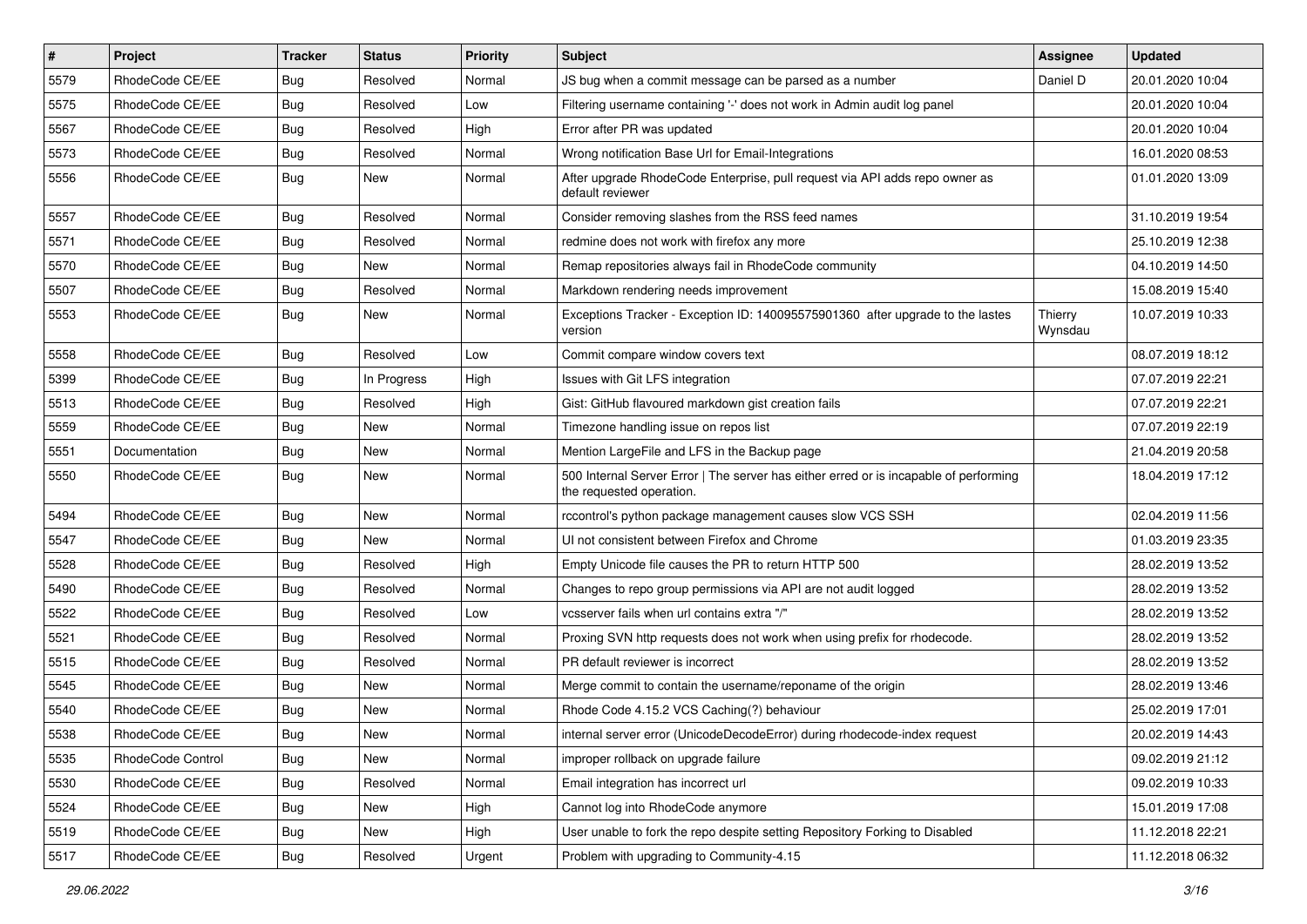| $\vert$ # | Project         | <b>Tracker</b> | <b>Status</b> | <b>Priority</b> | <b>Subject</b>                                                                                                                                                                       | <b>Assignee</b> | <b>Updated</b>   |
|-----------|-----------------|----------------|---------------|-----------------|--------------------------------------------------------------------------------------------------------------------------------------------------------------------------------------|-----------------|------------------|
| 5505      | RhodeCode CE/EE | <b>Bug</b>     | Resolved      | Normal          | Notification emails from RhodeCode is garbled in Outlook 2016 web client                                                                                                             |                 | 07.12.2018 09:49 |
| 5502      | RhodeCode CE/EE | <b>Bug</b>     | Resolved      | High            | 500 error when using multiple custom branch permissions                                                                                                                              |                 | 07.12.2018 09:49 |
| 5509      | RhodeCode CE/EE | <b>Bug</b>     | New           | Normal          | Remove `limportant attributes` from UI elements                                                                                                                                      |                 | 07.12.2018 07:40 |
| 5512      | RhodeCode CE/EE | <b>Bug</b>     | New           | Normal          | Show commit phase in summary view                                                                                                                                                    |                 | 09.11.2018 21:37 |
| 5482      | RhodeCode CE/EE | Bug            | Resolved      | Normal          | Changing a repo's 'Remote pull uri' in its Settings fails with 'No repo type specified'                                                                                              |                 | 31.10.2018 08:37 |
| 5297      | RhodeCode CE/EE | <b>Bug</b>     | Resolved      | Normal          | Locale fails on a SuSE system                                                                                                                                                        |                 | 31.10.2018 08:36 |
| 5304      | RhodeCode CE/EE | Bug            | Resolved      | Normal          | Email template not correct                                                                                                                                                           |                 | 31.10.2018 08:36 |
| 5506      | RhodeCode CE/EE | <b>Bug</b>     | New           | Normal          | Web UI fonts are not looking good and is difficult to read for people with low vision                                                                                                |                 | 26.10.2018 09:38 |
| 5500      | RhodeCode CE/EE | <b>Bug</b>     | New           | Normal          | How to enable/set "RC_SKIP_HOOKS" to disable svn hooks?                                                                                                                              |                 | 02.10.2018 07:45 |
| 5461      | RhodeCode CE/EE | Bug            | Resolved      | Normal          | Changes to user group permissions via API are not audit logged                                                                                                                       |                 | 30.08.2018 09:47 |
| 5492      | RhodeCode CE/EE | <b>Bug</b>     | New           | Normal          | VCSServer + SVN 1.10                                                                                                                                                                 |                 | 26.07.2018 15:01 |
| 5450      | RhodeCode Tools | <b>Bug</b>     | New           | Normal          | rhodecode-api get_license_info no longer works                                                                                                                                       |                 | 17.07.2018 15:01 |
| 5489      | RhodeCode CE/EE | Bug            | Resolved      | High            | grant_user_permission_to_repo_group API call fails to set permissions on child<br>repos                                                                                              |                 | 11.07.2018 09:57 |
| 5462      | RhodeCode CE/EE | <b>Bug</b>     | New           | Normal          | create_repo api fails with celery enabled                                                                                                                                            |                 | 10.07.2018 17:49 |
| 5460      | RhodeCode CE/EE | <b>Bug</b>     | New           | Low             | Repo creation stuck when remote clone returns partial http code 500                                                                                                                  |                 | 06.07.2018 19:14 |
| 4089      | RhodeCode CE/EE | <b>Bug</b>     | Resolved      | Normal          | svn repository does not exist                                                                                                                                                        |                 | 12.06.2018 12:29 |
| 5475      | RhodeCode CE/EE | Bug            | New           | Normal          | Unable to locate user in OpenLDAP directory via Idaps                                                                                                                                |                 | 08.06.2018 20:06 |
| 5471      | RhodeCode CE/EE | <b>Bug</b>     | New           | Normal          | Webhook integration failing: need more than 3 values to unpack                                                                                                                       |                 | 01.06.2018 02:26 |
| 5444      | RhodeCode CE/EE | Bug            | Resolved      | Normal          | Error while creating a pull request on a Mercurial repository                                                                                                                        |                 | 17.04.2018 22:29 |
| 4109      | RhodeCode CE/EE | <b>Bug</b>     | <b>New</b>    | Normal          | [files] The "switch to commit" widget is broken after using browser back button                                                                                                      |                 | 17.04.2018 21:50 |
| 5457      | RhodeCode CE/EE | <b>Bug</b>     | Resolved      | Normal          | Internal server error on full-text search settings page with Elasticsearch                                                                                                           |                 | 16.04.2018 09:08 |
| 5414      | RhodeCode CE/EE | <b>Bug</b>     | New           | High            | When Opening New Pull Request, Target Revision Default Is Undesireable                                                                                                               |                 | 11.04.2018 23:20 |
| 5371      | RhodeCode CE/EE | <b>Bug</b>     | New           | Normal          | Comment times in Pull Requests are off by 1 day                                                                                                                                      |                 | 10.04.2018 15:11 |
| 5412      | RhodeCode CE/EE | <b>Bug</b>     | Resolved      | Normal          | Webhook for "pullrequest commented" event returns incomplete data                                                                                                                    |                 | 27.02.2018 18:00 |
| 5439      | Documentation   | <b>Bug</b>     | <b>New</b>    | Low             | JIRA Integration description: Wrong sample link                                                                                                                                      |                 | 14.02.2018 14:25 |
| 5436      | RhodeCode CE/EE | <b>Bug</b>     | Resolved      | High            | Unable To Open Pull Request in 4.11.2                                                                                                                                                |                 | 14.02.2018 11:14 |
| 5433      | RhodeCode CE/EE | <b>Bug</b>     | Resolved      | High            | RhodeCode Community 4.11 doesn't handle HG largefiles extension                                                                                                                      |                 | 01.02.2018 20:08 |
| 5410      | RhodeCode CE/EE | <b>Bug</b>     | New           | Normal          | After converting to CE, we get the following error when trying to view some repos in<br>the UI: "UnicodeDecodeError: 'ascii' codec can't decode byte" (full error in<br>Description) |                 | 25.01.2018 20:45 |
| 5406      | RhodeCode CE/EE | Bug            | New           | Normal          | <b>Installer Fails</b>                                                                                                                                                               |                 | 01.12.2017 11:52 |
| 5405      | RhodeCode CE/EE | <b>Bug</b>     | New           | Normal          | Add repository from UI leads to HTTP/404                                                                                                                                             |                 | 28.11.2017 11:39 |
| 5380      | RhodeCode CE/EE | Bug            | Resolved      | Normal          | repo commits pageintion error                                                                                                                                                        |                 | 06.09.2017 19:16 |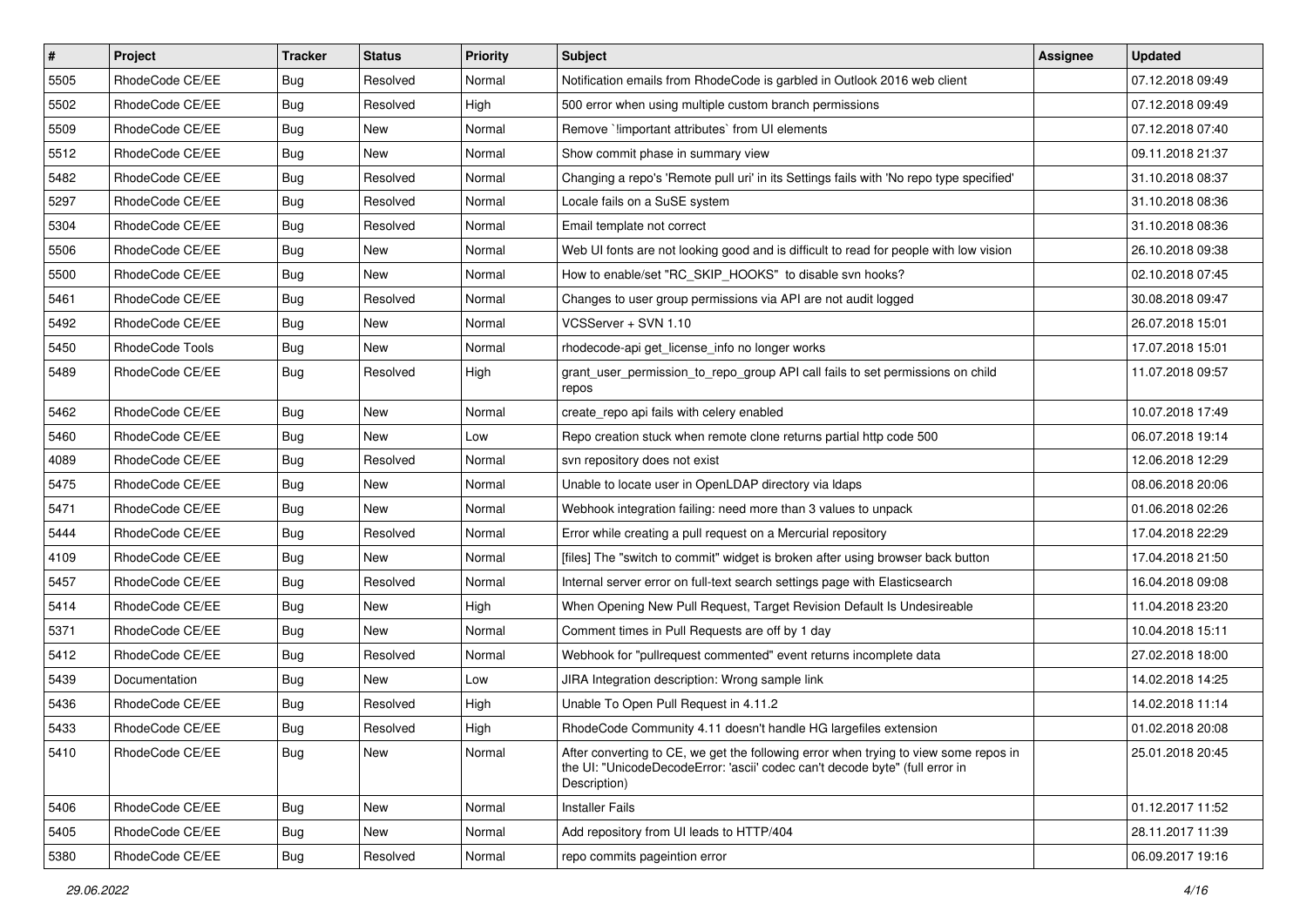| $\vert$ # | Project              | <b>Tracker</b> | <b>Status</b> | <b>Priority</b> | <b>Subject</b>                                                                                | Assignee                     | <b>Updated</b>   |
|-----------|----------------------|----------------|---------------|-----------------|-----------------------------------------------------------------------------------------------|------------------------------|------------------|
| 5381      | RhodeCode CE/EE      | Bug            | Resolved      | Normal          | Email integration changeset links invalid                                                     |                              | 06.09.2017 12:29 |
| 5379      | RhodeCode CE/EE      | Bug            | Resolved      | Normal          | Journal RSS feed errors                                                                       |                              | 01.09.2017 16:40 |
| 5376      | RhodeCode CE/EE      | Bug            | Resolved      | Normal          | error: pretxnchangegroup.acl hook failed: acl: user "" denied on branch "default"             |                              | 16.08.2017 19:45 |
| 5337      | RhodeCode CE/EE      | Bug            | Resolved      | Normal          | Possible memory leak after few Git Pull Requests                                              |                              | 08.08.2017 13:08 |
| 5348      | Documentation        | <b>Bug</b>     | <b>New</b>    | Normal          | Uninstall documentaion missing some steps                                                     |                              | 06.07.2017 10:25 |
| 5347      | Documentation        | Bug            | New           | Normal          | Post Install steps should include Apache or Nginx setup.                                      |                              | 06.07.2017 10:23 |
| 5342      | RhodeCode Appenlight | <b>Bug</b>     | <b>New</b>    | Low             | Broken link [Applications Modify application]                                                 |                              | 21.06.2017 21:21 |
| 5277      | RhodeCode CE/EE      | <b>Bug</b>     | Resolved      | Normal          | table id=user list table - Ajax error                                                         |                              | 13.04.2017 01:04 |
| 5259      | RhodeCode CE/EE      | <b>Bug</b>     | Resolved      | Normal          | user-journal storage changes                                                                  |                              | 12.04.2017 00:04 |
| 5266      | RhodeCode CE/EE      | Bug            | Resolved      | Normal          | Validate if changes in target branches get's propagated on Pull request updates               |                              | 05.04.2017 18:10 |
| 4306      | RhodeCode CE/EE      | <b>Bug</b>     | Resolved      | Normal          | Issue to push file with character # on a SVN                                                  |                              | 03.04.2017 16:44 |
| 5257      | RhodeCode CE/EE      | <b>Bug</b>     | <b>New</b>    | Normal          | Git repository with big binary file provokes error and strange behavior/memory leak<br>of RH. | Marcin<br>Kuzminski<br>[CTO] | 23.03.2017 22:02 |
| 5248      | Documentation        | <b>Bug</b>     | <b>New</b>    | Normal          | Installation of rhodecode-tools                                                               |                              | 16.03.2017 16:35 |
| 5227      | RhodeCode CE/EE      | Bug            | <b>New</b>    | Normal          | 400 during a svn checkout, file with special chars                                            |                              | 23.02.2017 17:43 |
| 5218      | RhodeCode CE/EE      | <b>Bug</b>     | <b>New</b>    | Normal          | 500 when forking repository, when using special chars in password.                            |                              | 19.02.2017 21:46 |
| 5213      | RhodeCode CE/EE      | <b>Bug</b>     | Resolved      | Normal          | Fixing Apache Proxy timeout issues                                                            |                              | 14.02.2017 09:44 |
| 4274      | RhodeCode CE/EE      | Bug            | Resolved      | Normal          | 500 error when push big objects                                                               |                              | 13.02.2017 19:53 |
| 5210      | RhodeCode CE/EE      | Bug            | Resolved      | Normal          | webook problems                                                                               |                              | 13.02.2017 19:43 |
| 1404      | RhodeCode CE/EE      | Bug            | Resolved      | Normal          | clone of really huge git repo (4gb) causes pyro to explode                                    |                              | 07.02.2017 14:52 |
| 5164      | RhodeCode CE/EE      | Bug            | Resolved      | Normal          | non-web calls are leaking session objects                                                     |                              | 13.01.2017 01:30 |
| 5153      | Documentation        | Bug            | Resolved      | Normal          | Documentation: /tmp permissions                                                               |                              | 04.01.2017 13:02 |
| 4676      | RhodeCode CE/EE      | Bug            | Resolved      | Normal          | Some admin passwords can make installation fail                                               |                              | 16.12.2016 16:16 |
| 4675      | RhodeCode CE/EE      | <b>Bug</b>     | Resolved      | Normal          | Disk free inodes are displayed incorrectly                                                    |                              | 13.12.2016 22:41 |
| 4304      | RhodeCode CE/EE      | Bug            | Resolved      | High            | Search: Internal Server Error                                                                 |                              | 26.11.2016 16:26 |
| 4276      | RhodeCode CE/EE      | <b>Bug</b>     | Resolved      | Normal          | System info page uses mercurial/git versions from RhodeCode instead of VCSServer              | Marcin<br>Kuzminski<br>[CTO] | 14.11.2016 21:19 |
| 4296      | RhodeCode CE/EE      | Bug            | Resolved      | Normal          | [ee] Can not create pull requests with reviewers.                                             | Daniel D                     | 07.11.2016 21:17 |
| 4277      | RhodeCode CE/EE      | Bug            | Resolved      | Normal          | [frontend] System info page does not work correctly in safari.                                | Martin<br>Bornhold           | 04.11.2016 12:08 |
| 3950      | RhodeCode CE/EE      | <b>Bug</b>     | Resolved      | Normal          | [ce, ee] trying to merge pr against a deleted branch/bookmark breaks the pr page              | Martin<br>Bornhold           | 27.10.2016 16:12 |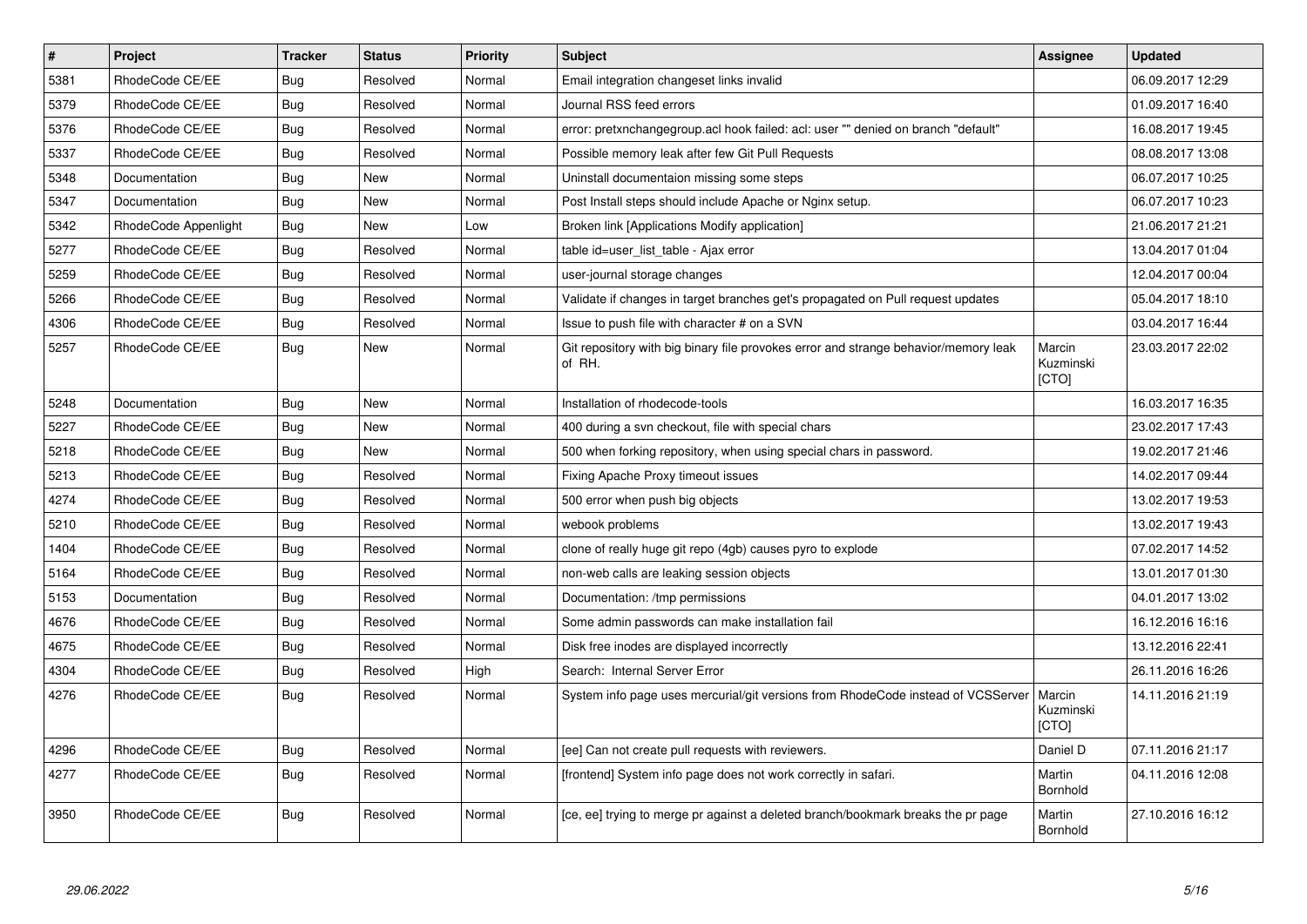| $\pmb{\#}$ | Project         | <b>Tracker</b> | <b>Status</b> | <b>Priority</b> | <b>Subject</b>                                                                                                       | <b>Assignee</b>              | <b>Updated</b>   |
|------------|-----------------|----------------|---------------|-----------------|----------------------------------------------------------------------------------------------------------------------|------------------------------|------------------|
| 4279       | RhodeCode CE/EE | <b>Bug</b>     | Resolved      | Normal          | re-captcha validation is broken                                                                                      | Martin<br>Bornhold           | 26.10.2016 22:27 |
| 4271       | RhodeCode CE/EE | Bug            | Resolved      | Normal          | Browsing new repository groups via SVN issue                                                                         | Martin<br>Bornhold           | 19.10.2016 11:11 |
| 4278       | RhodeCode CE/EE | Bug            | Resolved      | Normal          | [admin] Clicking the save button in admin -> settings -> issue tracker leads to<br>exception if no patterns entered. | Daniel D                     | 18.10.2016 13:38 |
| 4285       | RhodeCode CE/EE | Bug            | New           | Normal          | Intermittent error while trying to create or fork a repository                                                       |                              | 17.10.2016 22:42 |
| 4266       | RhodeCode CE/EE | Bug            | Resolved      | Normal          | Error 500 on integrations page after setting up Webhook                                                              |                              | 17.10.2016 15:35 |
| 4273       | RhodeCode CE/EE | <b>Bug</b>     | Resolved      | Urgent          | GIT executable not seen by vcsserver                                                                                 | Martin<br>Bornhold           | 13.10.2016 15:45 |
| 4224       | RhodeCode CE/EE | Bug            | Resolved      | Normal          | [docs] update docs re: removing old instances when switching editions                                                | Lisa Quatmann                | 11.10.2016 15:36 |
| 4250       | RhodeCode CE/EE | Bug            | Resolved      | Normal          | Adding a reviewer into existing PR doesn't set a reason.                                                             | Marcin<br>Kuzminski<br>[CTO] | 07.10.2016 20:05 |
| 4268       | RhodeCode CE/EE | <b>Bug</b>     | Resolved      | High            | [ee] default reviewers from changed lines is returning wrong values                                                  | Daniel D                     | 06.10.2016 14:35 |
| 3488       | RhodeCode CE/EE | <b>Bug</b>     | Resolved      | Normal          | [frontend, styling] update icon font                                                                                 | Lisa Quatmann                | 04.10.2016 13:27 |
| 4256       | RhodeCode CE/EE | Bug            | New           | Normal          | [ce, ee, ux] Source code highlight colors conflict with red/green inserted/deleted<br>blocks                         | Daniel D                     | 03.10.2016 05:00 |
| 4255       | RhodeCode CE/EE | Bug            | <b>New</b>    | Normal          | [translation, i18n] translation not being applied to integrations pages                                              |                              | 30.09.2016 15:56 |
| 4254       | RhodeCode CE/EE | <b>Bug</b>     | Resolved      | Normal          | [frontend] 500 Internal Server Error with i18n-ed pages                                                              | Lisa Quatmann                | 30.09.2016 14:38 |
| 4247       | RhodeCode CE/EE | Bug            | Resolved      | Normal          | [vcs] Using current time as timestamp during archive creating leads to changing<br>hashes                            | Martin<br>Bornhold           | 28.09.2016 12:07 |
| 4121       | RhodeCode CE/EE | Bug            | Resolved      | Normal          | [ce, ee] server announcement has extra margin                                                                        | Lisa Quatmann                | 26.09.2016 14:00 |
| 4233       | RhodeCode CE/EE | Bug            | Resolved      | High            | slack, git push problem                                                                                              | Daniel D                     | 26.09.2016 11:56 |
| 4178       | RhodeCode CE/EE | Bug            | Resolved      | Normal          | RhodeCode EE OVA VM wont run on a ESX 6.0 host                                                                       | Marcin<br>Kuzminski<br>[CTO] | 15.09.2016 13:25 |
| 4206       | RhodeCode CE/EE | Bug            | Resolved      | High            | Error creating SVN groups                                                                                            |                              | 15.09.2016 13:24 |
| 4199       | RhodeCode CE/EE | Bug            | Resolved      | High            | investigate: ongoing SSL problems when switching to 4.X from 3.X                                                     | Johannes<br>Bornhold         | 15.09.2016 13:14 |
| 4208       | RhodeCode CE/EE | Bug            | New           | Normal          | [ce, ee] test errors get hidden by error page                                                                        | Daniel D                     | 14.09.2016 12:00 |
| 4223       | RhodeCode CE/EE | Bug            | Resolved      | High            | [git, tags] annotated tags not appearing in UI                                                                       | Daniel D                     | 12.09.2016 06:12 |
| 4166       | RhodeCode CE/EE | <b>Bug</b>     | Resolved      | Urgent          | [ce] Rhodecode crashing after MySQL error                                                                            |                              | 23.08.2016 23:35 |
| 4184       | RhodeCode CE/EE | <b>Bug</b>     | Resolved      | High            | fix content INT overflow bug                                                                                         | Marcin<br>Kuzminski<br>[CTO] | 23.08.2016 10:31 |
| 4189       | RhodeCode CE/EE | Bug            | New           | Normal          | [tests, git] count of commit ids is different for git than hg when comparing remote                                  |                              | 22.08.2016 12:34 |
| 4190       | RhodeCode CE/EE | <b>Bug</b>     | New           | Normal          | [tests] fix or remove rst xss inline test                                                                            |                              | 22.08.2016 12:15 |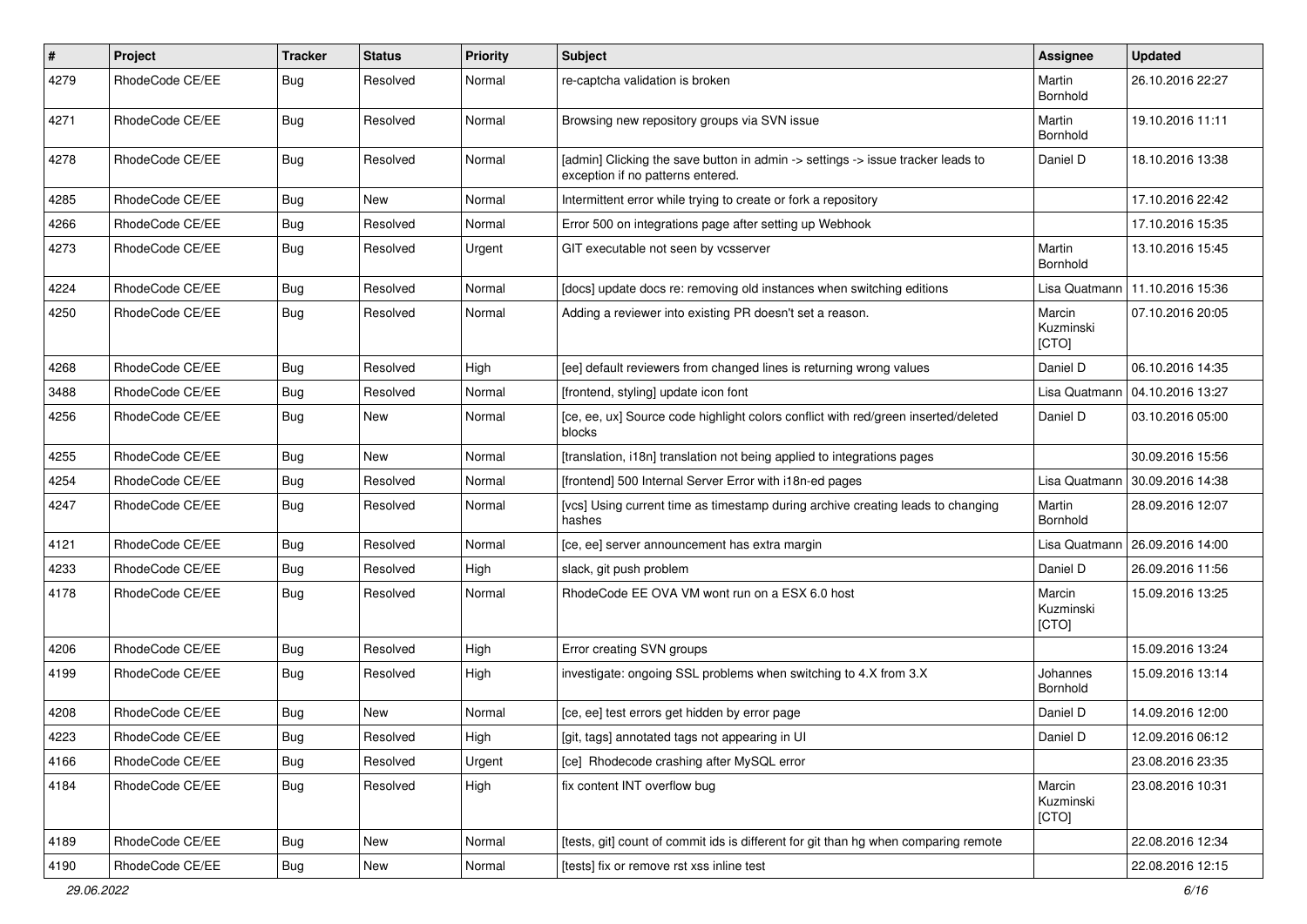| $\vert$ # | Project              | <b>Tracker</b> | <b>Status</b> | Priority | <b>Subject</b>                                                                                                     | <b>Assignee</b>              | <b>Updated</b>   |
|-----------|----------------------|----------------|---------------|----------|--------------------------------------------------------------------------------------------------------------------|------------------------------|------------------|
| 4188      | RhodeCode CE/EE      | <b>Bug</b>     | New           | Normal   | [tests, svn] changeset tests produce different results for svn                                                     |                              | 22.08.2016 09:54 |
| 4116      | RhodeCode CE/EE      | Bug            | New           | High     | [ee] Starting EE or running paster commands like setup-rhodecode does not work<br>without setting LC_ALL properly. |                              | 18.08.2016 21:03 |
| 4173      | RhodeCode CE/EE      | Bug            | Resolved      | Urgent   | [ce, ee] mysql recycle pool timeout not working                                                                    | Daniel D                     | 16.08.2016 22:02 |
| 2264      | RhodeCode CE/EE      | Bug            | Resolved      | Normal   | New user password change doesn't actually require a password change.                                               |                              | 12.08.2016 16:01 |
| 3923      | RhodeCode CE/EE      | Bug            | New           | Normal   | odd exception on running internal-code                                                                             |                              | 09.08.2016 10:54 |
| 4154      | RhodeCode CE/EE      | Bug            | New           | Low      | [ce, ee] user register via github captcha                                                                          |                              | 05.08.2016 22:51 |
| 3022      | RhodeCode CE/EE      | Bug            | <b>New</b>    | Normal   | SVN support with repositories groups                                                                               |                              | 26.07.2016 18:25 |
| 4092      | RhodeCode CE/EE      | <b>Bug</b>     | Feedback      | Normal   | [ce, ee] Redmine/JIRA integrations - smart commits                                                                 | Daniel D                     | 21.07.2016 12:59 |
| 4110      | RhodeCode CE/EE      | Bug            | In Progress   | Normal   | [ce, ee] repos can be named _admin, _static                                                                        | Daniel D                     | 20.07.2016 19:51 |
| 3971      | RhodeCode CE/EE      | Bug            | Resolved      | Normal   | [ce, vcs] Merge requests/Pull requests failing due to rebase problem                                               | Johannes<br>Bornhold         | 19.07.2016 15:54 |
| 4091      | RhodeCode CE/EE      | Bug            | Resolved      | Normal   | [ce, ee] Redmine integration blocks for 30 seconds if redmine server not available                                 | Daniel D                     | 15.07.2016 12:26 |
| 4035      | RhodeCode CE/EE      | Bug            | In Progress   | Normal   | failed to create whoosh index                                                                                      | Marcin<br>Kuzminski<br>[CTO] | 06.07.2016 00:04 |
| 4065      | RhodeCode CE/EE      | Bug            | Resolved      | Normal   | [ux, login] 404 on login after comment attempt                                                                     | Marcin<br>Kuzminski<br>[CTO] | 04.07.2016 00:40 |
| 4036      | RhodeCode CE/EE      | Bug            | Resolved      | Normal   | encrypted clone_uri can throw unicodeerror after key change                                                        | Marcin<br>Kuzminski<br>[CTO] | 27.06.2016 19:38 |
| 4040      | RhodeCode CE/EE      | Bug            | New           | Low      | [ce, ee] logout when logged out causes 403 Cross-site request forgery detected                                     |                              | 23.06.2016 13:40 |
| 3991      | RhodeCode Appenlight | Bug            | Resolved      | Normal   | report logs need upper margin                                                                                      |                              | 21.06.2016 18:55 |
| 3989      | RhodeCode Appenlight | Bug            | Resolved      | Normal   | even up report spacing                                                                                             |                              | 21.06.2016 18:55 |
| 3987      | RhodeCode Appenlight | Bug            | New           | Normal   | adjust footer so it's consistent with the website footer                                                           |                              | 15.06.2016 10:20 |
| 3994      | RhodeCode Appenlight | Bug            | <b>New</b>    | Normal   | during setup, user is given option to make admin account even if one does not exist                                |                              | 08.06.2016 12:44 |
| 3372      | RhodeCode CE/EE      | Bug            | In Progress   | High     | [Idap, groups] Customer gets an empty list of groups                                                               | Mikhail<br>Chernykh          | 08.06.2016 11:32 |
| 3990      | RhodeCode Appenlight | Bug            | New           | Normal   | some dashboard builder buttons are up against fields                                                               |                              | 07.06.2016 12:01 |
| 3986      | RhodeCode Appenlight | Bug            | <b>New</b>    | Normal   | table headers should be left aligned                                                                               |                              | 07.06.2016 11:53 |
| 3963      | RhodeCode CE/EE      | Bug            | New           | Normal   | [ce] Getting a newly added repo via remap/rescan via api gives no data                                             |                              | 27.05.2016 05:02 |
| 3956      | RhodeCode CE/EE      | <b>Bug</b>     | New           | Normal   | [ce] - svn commit with all 'None' properties (author, message, etc.)                                               |                              | 23.05.2016 17:22 |
| 3939      | RhodeCode CE/EE      | Bug            | New           | Normal   | [ux] changelog filter blank after going back in browser                                                            |                              | 18.05.2016 14:50 |
| 3922      | RhodeCode CE/EE      | Bug            | New           | Normal   | svn backend returns different diff to git/hg backends                                                              |                              | 11.05.2016 14:29 |
| 3615      | RhodeCode CE/EE      | Bug            | New           | Low      | (OperationalError) too many SQL variables on admin journal page                                                    |                              | 06.05.2016 11:45 |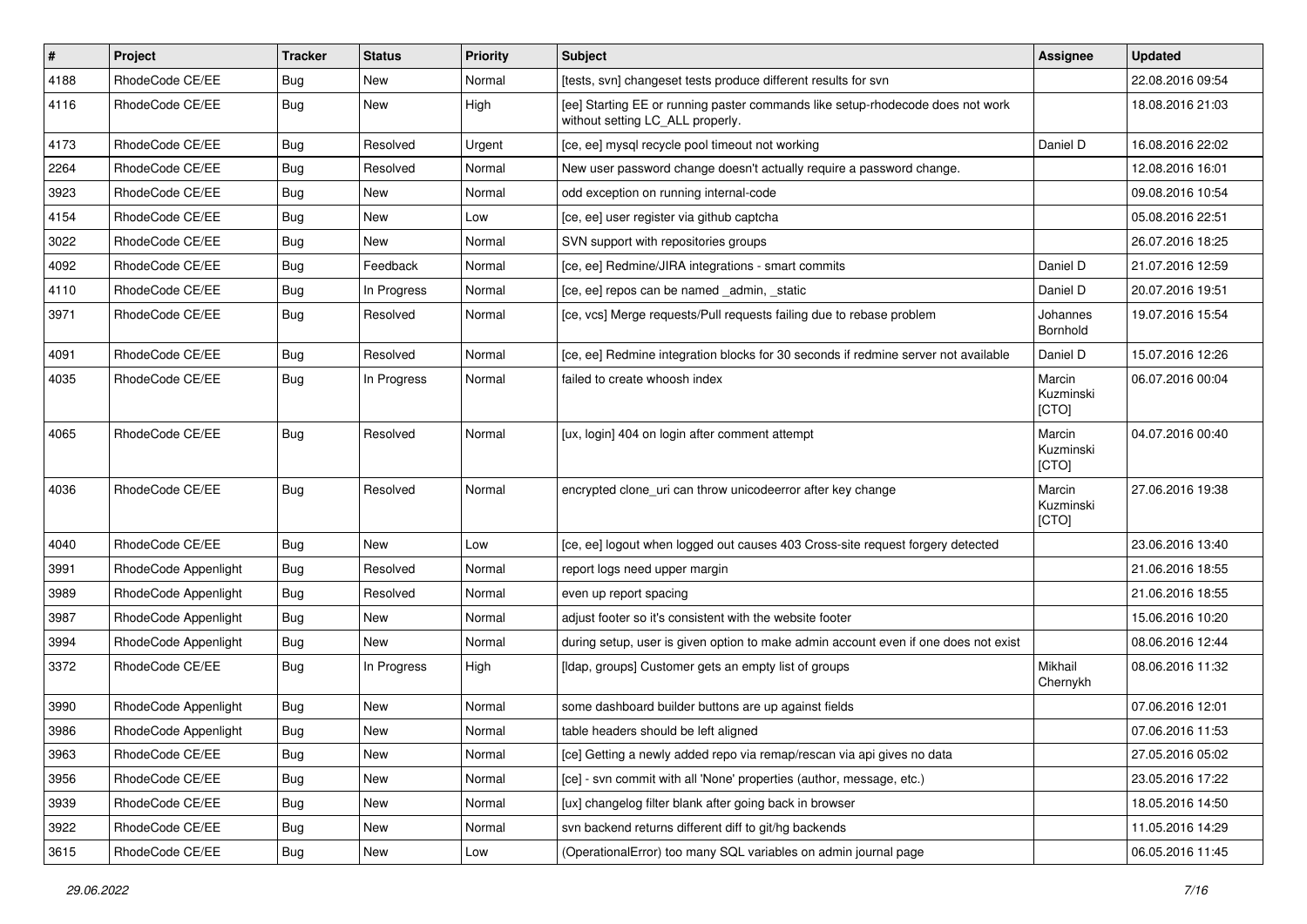| $\vert$ # | Project         | <b>Tracker</b> | <b>Status</b> | <b>Priority</b> | <b>Subject</b>                                                                          | Assignee                     | <b>Updated</b>   |
|-----------|-----------------|----------------|---------------|-----------------|-----------------------------------------------------------------------------------------|------------------------------|------------------|
| 3555      | RhodeCode CE/EE | <b>Bug</b>     | Resolved      | Normal          | Then disabled repo location change the panel should explicitly state that it's disabled |                              | 25.04.2016 10:34 |
| 3549      | RhodeCode CE/EE | Bug            | Resolved      | Normal          | [4.0.0 regression], file source links use last commit id instead of current commit id   | Marcin<br>Kuzminski<br>[CTO] | 21.04.2016 16:10 |
| 3483      | RhodeCode CE/EE | Bug            | <b>New</b>    | Normal          | oauth: disable 3rd party registration if RhodeCode registration is disabled             | Marcin<br>Kuzminski<br>[CTO] | 13.04.2016 12:13 |
| 3441      | RhodeCode CE/EE | Bug            | New           | Normal          | [ux] clicking on line in file view scrolls to that line                                 |                              | 05.04.2016 13:35 |
| 3357      | RhodeCode CE/EE | <b>Bug</b>     | Resolved      | Normal          | switch to sometimes fails to load files metadata                                        |                              | 30.03.2016 10:56 |
| 3382      | RhodeCode CE/EE | <b>Bug</b>     | New           | Normal          | download superrepo with subrepos                                                        |                              | 25.03.2016 01:30 |
| 3351      | RhodeCode CE/EE | <b>Bug</b>     | New           | Normal          | Duplicate IP whitelist entry shows error flash                                          |                              | 21.03.2016 15:54 |
| 3334      | RhodeCode CE/EE | <b>Bug</b>     | New           | Normal          | Attempt to edit .coveragerc through the online file editor                              |                              | 17.03.2016 13:49 |
| 3250      | RhodeCode CE/EE | <b>Bug</b>     | <b>New</b>    | Normal          | Posting a comment message is very slow !                                                |                              | 17.03.2016 12:57 |
| 4211      | RhodeCode CE/EE | Feature        | Resolved      | Normal          | [ce, ee] increase webhook flexibility                                                   | Marcin<br>Kuzminski<br>[CTO] | 20.06.2022 10:55 |
| 5613      | RhodeCode CE/EE | Feature        | New           | Low             | Feature Request: Issue tracker link in new tab/window                                   |                              | 03.10.2021 23:25 |
| 5611      | RhodeCode CE/EE | Feature        | Resolved      | Normal          | Add information "is the pull request up to date?" in the PR page                        |                              | 03.10.2021 23:24 |
| 5642      | RhodeCode CE/EE | Feature        | Resolved      | Normal          | pull request version column in commit list                                              |                              | 30.04.2021 08:53 |
| 5643      | RhodeCode CE/EE | Feature        | Resolved      | Low             | jump to bottom of review                                                                |                              | 30.04.2021 08:53 |
| 5653      | RhodeCode CE/EE | Feature        | New           | Normal          | Extend SSH clone to support cloning by repo id.                                         | Marcin<br>Kuzminski<br>[CTO] | 17.02.2021 12:58 |
| 5638      | RhodeCode CE/EE | Feature        | <b>New</b>    | Normal          | Add "Copy full url path" button                                                         |                              | 05.02.2021 20:23 |
| 5600      | RhodeCode CE/EE | Feature        | New           | Normal          | Change default repository landing page                                                  |                              | 27.01.2021 01:04 |
| 5635      | RhodeCode CE/EE | Feature        | Resolved      | Normal          | Remember column sorted by of the "Pull Requests You Participate In" table               |                              | 30.11.2020 22:30 |
| 5641      | RhodeCode CE/EE | Feature        | New           | Normal          | "Add draft" / (x) button usability                                                      |                              | 30.11.2020 20:53 |
| 5637      | RhodeCode CE/EE | Feature        | <b>New</b>    | Normal          | Clone URL templates - add per repository/namespace                                      |                              | 29.10.2020 09:38 |
| 4183      | RhodeCode CE/EE | Feature        | Resolved      | Normal          | Different roles for PR reviewers                                                        | Daniel D                     | 12.10.2020 23:13 |
| 5631      | RhodeCode CE/EE | Feature        | New           | Normal          | Change target of PR                                                                     |                              | 31.07.2020 17:05 |
| 5574      | RhodeCode CE/EE | Feature        | Resolved      | Normal          | hg: Information for external hooks                                                      |                              | 30.07.2020 15:40 |
| 5601      | RhodeCode CE/EE | Feature        | Resolved      | Normal          | Default navigation should be by branch name not commit id                               |                              | 04.06.2020 23:51 |
| 5617      | RhodeCode CE/EE | Feature        | New           | Normal          | Allow PRs to non-head bookmarks                                                         |                              | 20.05.2020 12:25 |
| 5615      | RhodeCode CE/EE | Feature        | Resolved      | Normal          | Misleading message in PR diff view "File was deleted in this version"                   | Daniel D                     | 23.04.2020 17:40 |
| 5614      | RhodeCode CE/EE | Feature        | Resolved      | Normal          | Show context function name in hg diffs                                                  |                              | 23.04.2020 13:43 |
| 5583      | RhodeCode CE/EE | Feature        | Resolved      | Normal          | rcextensions hook for pull request comment                                              |                              | 23.04.2020 13:42 |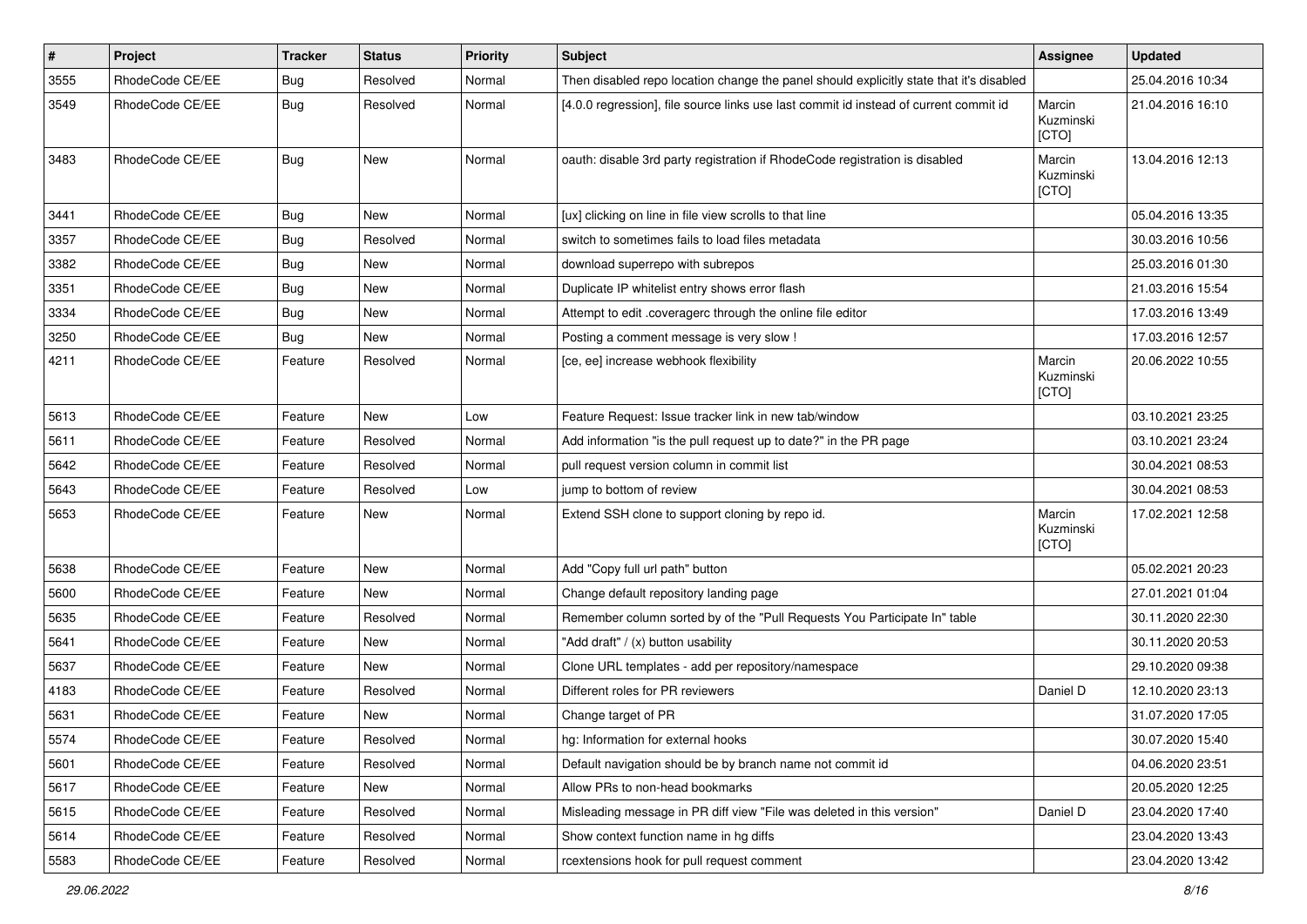| $\pmb{\#}$ | Project           | <b>Tracker</b> | <b>Status</b> | <b>Priority</b> | <b>Subject</b>                                                                                  | Assignee                       | <b>Updated</b>   |
|------------|-------------------|----------------|---------------|-----------------|-------------------------------------------------------------------------------------------------|--------------------------------|------------------|
| 5602       | RhodeCode CE/EE   | Feature        | Resolved      | Normal          | Copy full path only copies partial                                                              | Daniel D                       | 30.03.2020 16:04 |
| 5603       | RhodeCode CE/EE   | Feature        | Resolved      | Normal          | Code search - highlight matching search terms                                                   |                                | 30.03.2020 11:16 |
| 5585       | RhodeCode CE/EE   | Feature        | Resolved      | Normal          | Minimize downtime on rccontrol upgrade                                                          |                                | 27.03.2020 09:45 |
| 5595       | RhodeCode CE/EE   | Feature        | <b>New</b>    | Normal          | Group code review mail notification                                                             |                                | 03.03.2020 10:17 |
| 3981       | RhodeCode CE/EE   | Feature        | Resolved      | Normal          | Add cloud hosting like Gitlab, GitHub                                                           |                                | 02.03.2020 09:14 |
| 5586       | RhodeCode CE/EE   | Feature        | <b>New</b>    | Normal          | @mention should be a link                                                                       |                                | 29.01.2020 11:46 |
| 5581       | RhodeCode CE/EE   | Feature        | Resolved      | Normal          | expose `send email` option in the HTTP API, for `comment commit` and<br>comment pull request`   | Daniel D                       | 29.01.2020 11:46 |
| 5584       | RhodeCode CE/EE   | Feature        | New           | Normal          | "update pull request link" message on vcs client                                                |                                | 23.01.2020 10:32 |
| 5469       | RhodeCode CE/EE   | Feature        | Resolved      | Normal          | elastisearch > 2.x not supported ?                                                              |                                | 21.01.2020 02:19 |
| 5368       | RhodeCode CE/EE   | Feature        | Resolved      | Normal          | Mercurial: Close branch before merging it                                                       | Mathieu Cantin                 | 21.01.2020 02:11 |
| 5272       | RhodeCode CE/EE   | Feature        | Resolved      | Normal          | Pull Request checklist                                                                          |                                | 21.01.2020 02:09 |
| 5582       | RhodeCode Control | Feature        | New           | Normal          | Add the version number of a PR in the HTTP API                                                  |                                | 15.01.2020 10:45 |
| 5548       | RhodeCode CE/EE   | Feature        | <b>New</b>    | Normal          | Initial Search API                                                                              | Peter Colledge                 | 07.07.2019 22:21 |
| 5552       | RhodeCode CE/EE   | Feature        | <b>New</b>    | High            | PR dependency across repos                                                                      |                                | 22.06.2019 01:15 |
| 5536       | RhodeCode CE/EE   | Feature        | Resolved      | Low             | Ability to disable server-side SSH key generation                                               |                                | 28.02.2019 13:52 |
| 5520       | RhodeCode CE/EE   | Feature        | Resolved      | Normal          | Show the head commits shas when the merge is prevented due to multiple heads                    |                                | 28.02.2019 13:52 |
| 5543       | RhodeCode CE/EE   | Feature        | New           | Normal          | Repo API should have equivalent get repo audit logs() to User API call<br>get user audit logs() |                                | 26.02.2019 12:22 |
| 5534       | RhodeCode Control | Feature        | New           | Normal          | extract/preload subcommand                                                                      |                                | 14.02.2019 14:45 |
| 5533       | RhodeCode Control | Feature        | In Progress   | Normal          | Support busybox tar                                                                             |                                | 09.02.2019 22:09 |
| 5442       | RhodeCode CE/EE   | Feature        | Resolved      | Low             | Preview of Jupyter notebooks                                                                    | Marcin<br>Kuzminski<br>[CTO]   | 16.01.2019 16:33 |
| 5511       | RhodeCode CE/EE   | Feature        | New           | Normal          | New feature to synchronize the fork with the remote repo from the summary page                  |                                | 13.11.2018 01:23 |
| 5504       | RhodeCode CE/EE   | Feature        | <b>New</b>    | Normal          | Buttons to copy commit hash and to expand the commit message in the repo<br>summary view        |                                | 26.10.2018 00:59 |
| 4044       | RhodeCode CE/EE   | Feature        | Resolved      | Normal          | <b>Branch permissions</b>                                                                       |                                | 30.08.2018 09:48 |
| 5187       | RhodeCode CE/EE   | Feature        | Resolved      | Normal          | changelog dynamic loading of commits                                                            |                                | 12.06.2018 12:31 |
| 5441       | RhodeCode CE/EE   | Feature        | <b>New</b>    | Low             | Some files not parsed as XML files                                                              | Marcin<br>Kuzminski<br>[CTO]   | 12.06.2018 12:23 |
| 4074       | RhodeCode CE/EE   | Feature        | New           | Normal          | Edit review comment                                                                             | <b>Bartłomiei</b><br>Wołyńczyk | 17.04.2018 21:51 |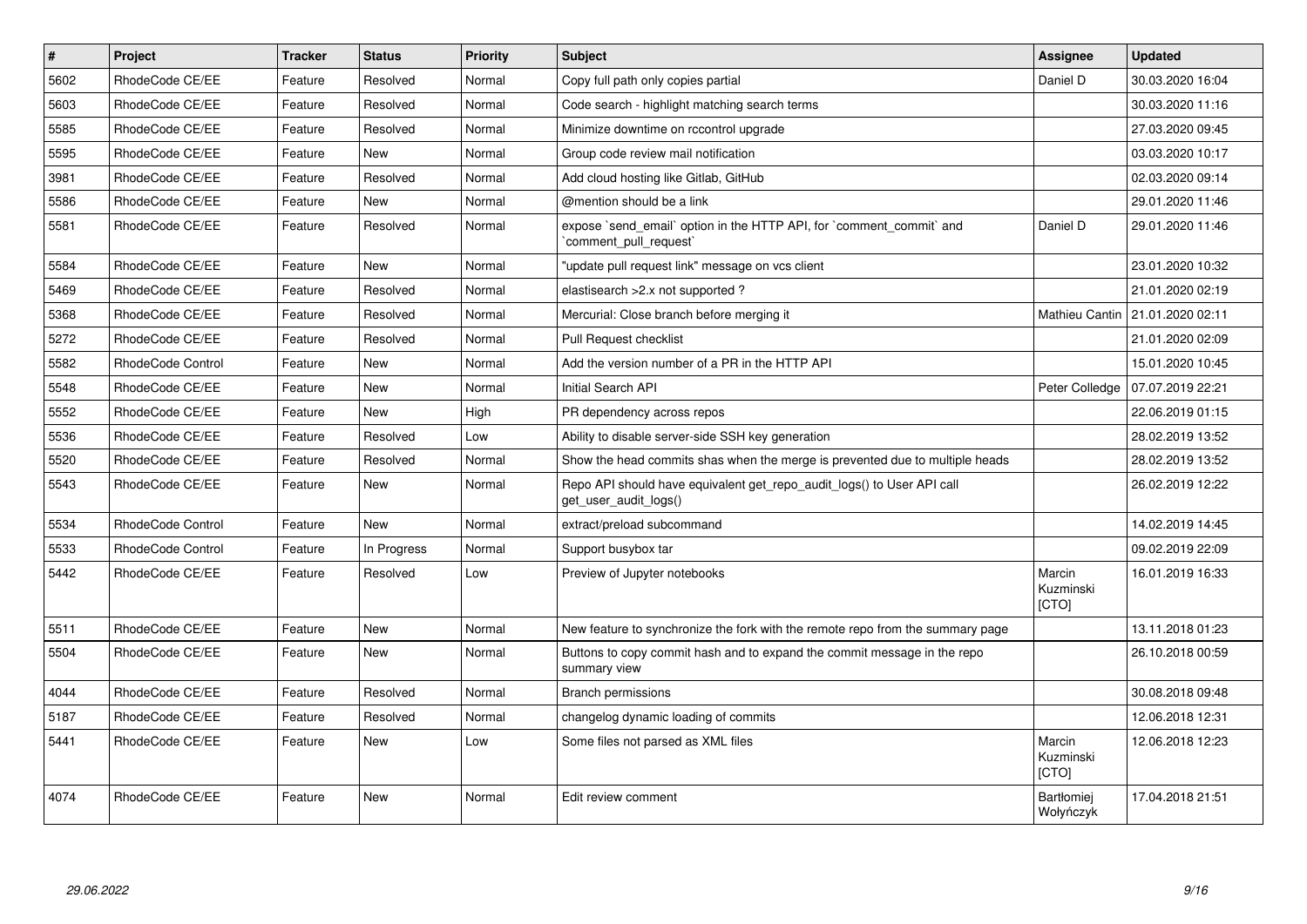| $\pmb{\#}$ | Project              | <b>Tracker</b> | <b>Status</b> | <b>Priority</b> | <b>Subject</b>                                                           | Assignee                     | <b>Updated</b>   |
|------------|----------------------|----------------|---------------|-----------------|--------------------------------------------------------------------------|------------------------------|------------------|
| 4000       | RhodeCode CE/EE      | Feature        | <b>New</b>    | Normal          | Make compare more functional                                             | Marcin<br>Kuzminski<br>[CTO] | 18.11.2017 19:11 |
| 5316       | RhodeCode CE/EE      | Feature        | In Progress   | Normal          | UI should provide checkout URL for a SVN path                            |                              | 06.11.2017 21:59 |
| 5396       | RhodeCode CE/EE      | Feature        | Resolved      | Normal          | Merge state with shadow repo should be created during pull request       |                              | 12.10.2017 21:57 |
| 5289       | RhodeCode CE/EE      | Feature        | New           | High            | Ability to Upload/Replace a file using the UI                            |                              | 22.09.2017 10:29 |
| 1457       | RhodeCode CE/EE      | Feature        | <b>New</b>    | Normal          | add allow permissions inheritance on repo groups                         |                              | 22.09.2017 10:27 |
| 4193       | RhodeCode CE/EE      | Feature        | In Progress   | Normal          | Improve Filter Functionality in the Change Log                           | Marcin<br>Kuzminski<br>[CTO] | 22.09.2017 10:25 |
| 5382       | RhodeCode CE/EE      | Feature        | <b>New</b>    | Normal          | Support for repository aliases                                           | Marcin<br>Kuzminski<br>[CTO] | 04.09.2017 15:17 |
| 5321       | RhodeCode CE/EE      | Feature        | Resolved      | Normal          | Audit logs                                                               |                              | 21.06.2017 12:49 |
| 4219       | RhodeCode CE/EE      | Feature        | Resolved      | Normal          | [ce, ee] Add mandatory reviewers for pull requests                       | Marcin<br>Kuzminski<br>[CTO] | 20.06.2017 15:23 |
| 4207       | RhodeCode CE/EE      | Feature        | Resolved      | Normal          | Support for obsolescence markers in changelog UI                         |                              | 19.05.2017 16:14 |
| 5278       | RhodeCode CE/EE      | Feature        | New           | Normal          | Require support for git repositories of the form git://                  |                              | 13.04.2017 15:20 |
| 5273       | RhodeCode CE/EE      | Feature        | <b>New</b>    | Normal          | Comment status                                                           |                              | 07.04.2017 13:10 |
| 5271       | RhodeCode CE/EE      | Feature        | <b>New</b>    | Normal          | Private comments                                                         |                              | 07.04.2017 12:01 |
| 2817       | RhodeCode CE/EE      | Feature        | Resolved      | Normal          | Make largefiles downloadable from the interface                          |                              | 27.03.2017 14:04 |
| 5256       | RhodeCode CE/EE      | Feature        | <b>New</b>    | Normal          | Last repository access time.                                             |                              | 23.03.2017 16:34 |
| 4301       | RhodeCode CE/EE      | Feature        | <b>New</b>    | Normal          | [API] toggle force_password_reset in api for Idap users                  |                              | 28.10.2016 15:43 |
| 1055       | RhodeCode CE/EE      | Feature        | Resolved      | Normal          | [pr, vcs] Expose the shadow repository of a pull request                 | Martin<br><b>Bornhold</b>    | 26.10.2016 10:33 |
| 4232       | RhodeCode CE/EE      | Feature        | New           | Normal          | [ce, ee, pr, compare] redo diffs, support side by side diffs, html diffs | Daniel D                     | 25.10.2016 15:40 |
| 4272       | RhodeCode CE/EE      | Feature        | New           | Normal          | Better SPAM protection                                                   |                              | 12.10.2016 11:14 |
| 4267       | RhodeCode CE/EE      | Feature        | Resolved      | Normal          | [ce, ee] jira tracker integration wildcard project key support           | Daniel D                     | 10.10.2016 20:13 |
| 1131       | RhodeCode CE/EE      | Feature        | Resolved      | Normal          | Implement default reviewers for code review                              | Daniel D                     | 21.09.2016 18:28 |
| 4226       | RhodeCode CE/EE      | Feature        | <b>New</b>    | Normal          | [settings, system info] add VCS and Channelstream status to System Info  |                              | 14.09.2016 16:45 |
| 4225       | RhodeCode CE/EE      | Feature        | Resolved      | Normal          | [ce, ee] repo group integrations cascade to child repo groups            | Daniel D                     | 14.09.2016 11:12 |
| 4192       | RhodeCode CE/EE      | Feature        | Resolved      | Normal          | [ce, ee] slack/hipchat integrations group commits by branch pushed       |                              | 09.09.2016 19:01 |
| 4222       | RhodeCode CE/EE      | Feature        | New           | Normal          | Configurable detection of READMEs                                        |                              | 09.09.2016 10:05 |
| 4220       | RhodeCode Appenlight | Feature        | <b>New</b>    | Low             | Search params allow sorting of result.                                   |                              | 06.09.2016 16:33 |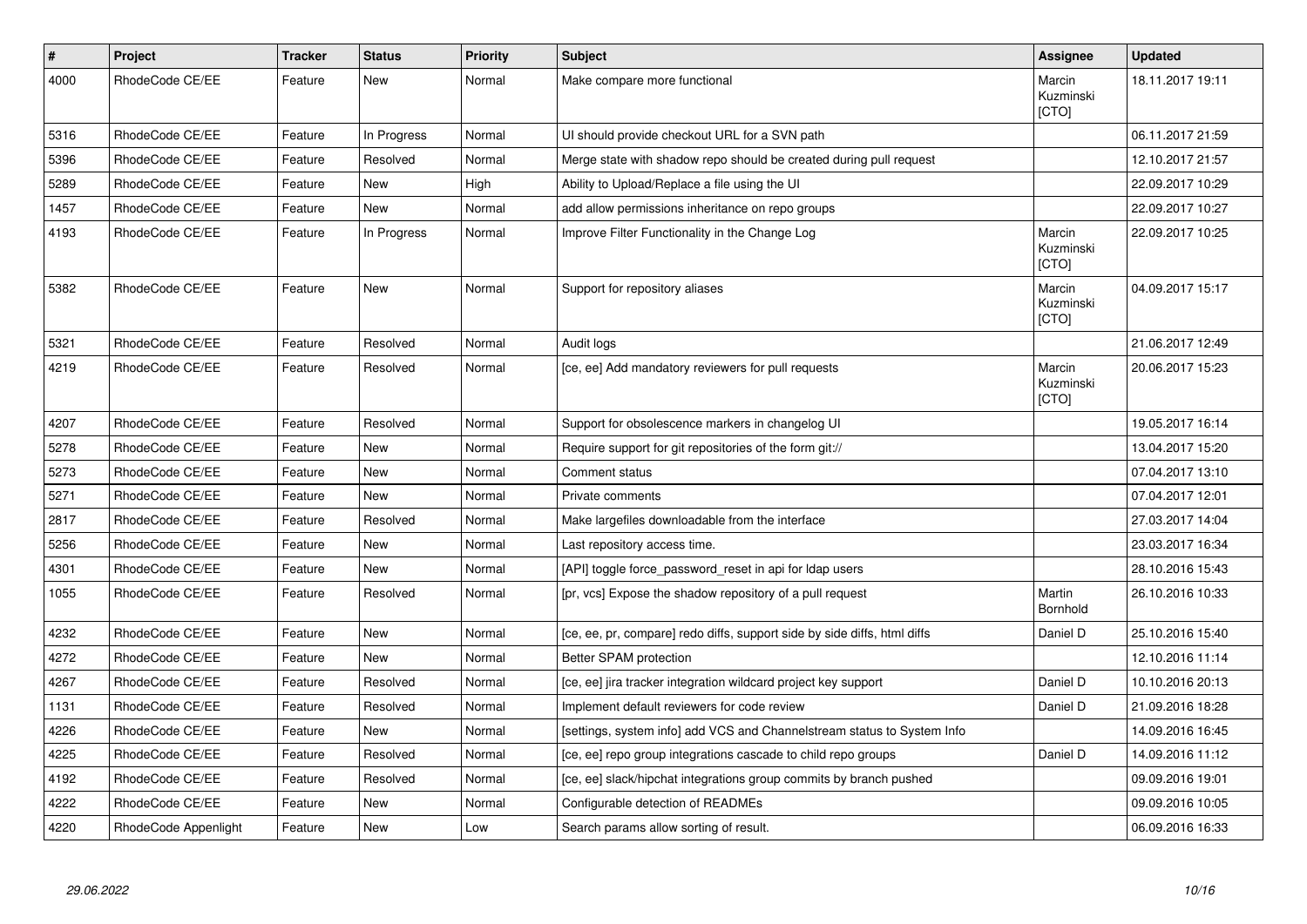| $\#$ | Project              | Tracker | <b>Status</b> | <b>Priority</b> | Subject                                                                   | Assignee                     | <b>Updated</b>   |
|------|----------------------|---------|---------------|-----------------|---------------------------------------------------------------------------|------------------------------|------------------|
| 4213 | RhodeCode CE/EE      | Feature | New           | High            | Embed PostgreSQL database                                                 | Marcin<br>Kuzminski<br>[CTO] | 03.09.2016 23:45 |
| 4191 | RhodeCode CE/EE      | Feature | New           | Normal          | Add custom Image logo option to header                                    |                              | 22.08.2016 14:49 |
| 4182 | RhodeCode CE/EE      | Feature | New           | Normal          | add direct link from notification to corresponding PR                     |                              | 19.08.2016 12:35 |
| 4175 | RhodeCode CE/EE      | Feature | Resolved      | Normal          | [ce, ee] repo group integrations                                          | Daniel D                     | 16.08.2016 20:00 |
| 4157 | RhodeCode CE/EE      | Feature | New           | Normal          | [integrations] Integrate with industry standard SW development tools      | Daniel D                     | 08.08.2016 12:55 |
| 4144 | RhodeCode CE/EE      | Feature | New           | Normal          | [ux] improve enable/disable of notifications                              |                              | 02.08.2016 17:19 |
| 317  | Documentation        | Feature | New           | High            | Styling                                                                   | <b>Brian Butler</b>          | 07.07.2016 10:10 |
| 4071 | RhodeCode Appenlight | Feature | New           | Normal          | Allow for easy out-out of assigned permissions                            |                              | 05.07.2016 10:14 |
| 687  | Documentation        | Feature | New           | Normal          | [Integraton] - Elastic search integration                                 | <b>Brian Butler</b>          | 01.07.2016 14:15 |
| 659  | Documentation        | Feature | New           | Normal          | Peer to Peer Failover                                                     | <b>Brian Butler</b>          | 01.07.2016 14:15 |
| 4064 | RhodeCode Appenlight | Feature | New           | Normal          | Create a multiple action feature for Reports and Logs lists               |                              | 30.06.2016 15:18 |
| 4063 | RhodeCode Appenlight | Feature | New           | Normal          | add option to specify custom value in dashboard select                    |                              | 30.06.2016 15:17 |
| 4062 | RhodeCode Appenlight | Feature | New           | Normal          | A way to see browser breakdown for an error                               |                              | 30.06.2016 15:16 |
| 4061 | RhodeCode Appenlight | Feature | New           | Normal          | Timezone for applications                                                 |                              | 30.06.2016 15:16 |
| 4060 | RhodeCode Appenlight | Feature | New           | Normal          | Replayable requests                                                       |                              | 30.06.2016 15:15 |
| 4059 | RhodeCode Appenlight | Feature | New           | Normal          | Server Monitoring                                                         |                              | 30.06.2016 15:15 |
| 4057 | RhodeCode Appenlight | Feature | New           | Normal          | Negation option for search filter                                         |                              | 30.06.2016 15:12 |
| 4056 | RhodeCode Appenlight | Feature | <b>New</b>    | Normal          | Optionally allow to filter graphs per machine in dashboard                |                              | 30.06.2016 15:12 |
| 3999 | RhodeCode CE/EE      | Feature | Resolved      | Normal          | Add `send account information` to user creation page                      |                              | 28.06.2016 15:22 |
| 4017 | RhodeCode Appenlight | Feature | New           | Low             | application logos need help                                               |                              | 14.06.2016 11:52 |
| 3486 | RhodeCode CE/EE      | Feature | New           | Normal          | expose origin of permission in perm dict for users                        |                              | 06.06.2016 10:54 |
| 3980 | RhodeCode CE/EE      | Feature | New           | Normal          | Add CI engine                                                             |                              | 05.06.2016 21:32 |
| 3979 | RhodeCode CE/EE      | Feature | New           | Normal          | Add kanban board                                                          |                              | 05.06.2016 21:20 |
| 3978 | RhodeCode CE/EE      | Feature | New           | Normal          | Add bug tracker                                                           |                              | 05.06.2016 21:20 |
| 3977 | RhodeCode CE/EE      | Feature | New           | Normal          | Wiki                                                                      |                              | 05.06.2016 21:11 |
| 148  | RhodeCode CE/EE      | Feature | New           | Normal          | [comments] Add per file and multiline comments in a changeset             |                              | 25.05.2016 10:20 |
| 2539 | RhodeCode CE/EE      | Feature | Feedback      | Normal          | Recursive deletion of resources                                           |                              | 20.04.2016 08:52 |
| 3472 | RhodeCode CE/EE      | Feature | New           | Normal          | Expose unified hooks that can be used in SSH backend                      |                              | 14.04.2016 17:54 |
| 3460 | RhodeCode CE/EE      | Feature | New           | Normal          | [ux, frontend] hide "show more" button when there is nothing more to show |                              | 11.04.2016 13:37 |
| 3455 | RhodeCode CE/EE      | Feature | New           | Normal          | [ux] commit message search should render entire commit message            |                              | 07.04.2016 17:50 |
| 3373 | RhodeCode CE/EE      | Feature | New           | Normal          | Allow to create Bookmarks and Branches from UI                            |                              | 05.04.2016 09:21 |
| 3440 | RhodeCode CE/EE      | Feature | New           | Normal          | [design, ux] mock-up user interface for adding a branch/bookmark          |                              | 05.04.2016 09:21 |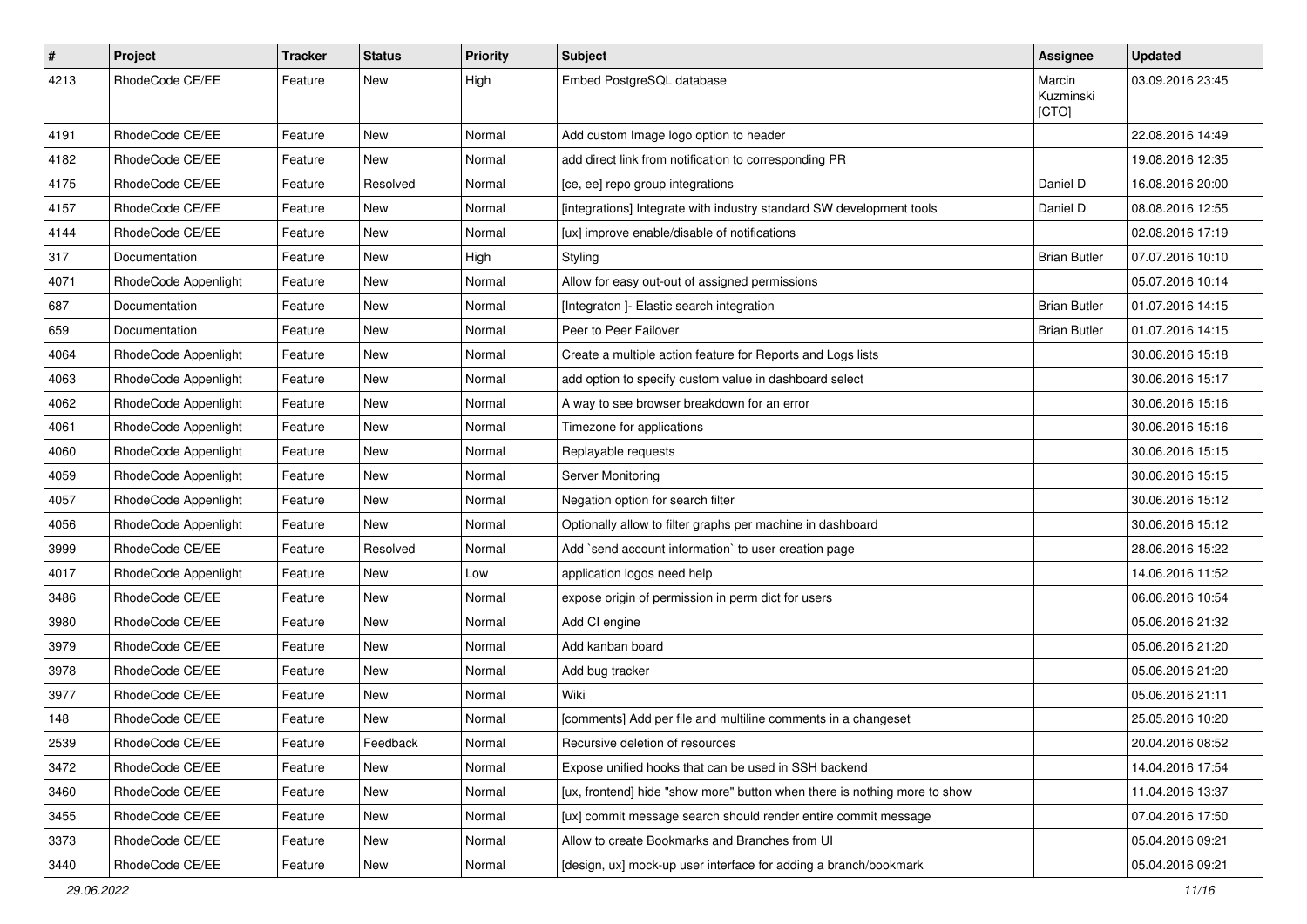| #    | Project         | <b>Tracker</b> | <b>Status</b> | <b>Priority</b> | <b>Subject</b>                                                                                                                    | <b>Assignee</b>    | <b>Updated</b>   |
|------|-----------------|----------------|---------------|-----------------|-----------------------------------------------------------------------------------------------------------------------------------|--------------------|------------------|
| 2882 | RhodeCode CE/EE | Feature        | New           | Normal          | Bulk comment submit                                                                                                               |                    | 17.03.2016 17:50 |
| 5677 | RhodeCode CE/EE | Support        | <b>New</b>    | Normal          | PR cross merge                                                                                                                    |                    | 28.01.2022 16:59 |
| 5639 | RhodeCode CE/EE | Support        | New           | High            | 500 Internal Server Error   The server has either erred  after importing Database<br>from backup                                  |                    | 22.11.2020 09:15 |
| 5516 | RhodeCode CE/EE | Support        | Resolved      | High            | Cannot log into RhodeCode                                                                                                         | Thierry<br>Wynsdau | 28.05.2020 20:28 |
| 5618 | RhodeCode CE/EE | Support        | New           | Normal          | Getting HTTP 502 Bad Gateway when trying to push (or clone) on a slow network                                                     |                    | 27.05.2020 21:56 |
| 5609 | RhodeCode CE/EE | Support        | Resolved      | Normal          | Change git diff algorithm                                                                                                         |                    | 31.03.2020 22:08 |
| 5593 | RhodeCode CE/EE | Support        | New           | Normal          | SSH connections                                                                                                                   |                    | 17.02.2020 16:18 |
| 5591 | Documentation   | Support        | <b>New</b>    | Normal          | documentation typo                                                                                                                |                    | 04.02.2020 19:43 |
| 5554 | RhodeCode CE/EE | Support        | Resolved      | Normal          | How to increase number of commits shown in pagination on dashboard and<br>changelog                                               |                    | 21.01.2020 02:08 |
| 5541 | RhodeCode CE/EE | Support        | New           | Normal          | <b>SVN Settings: Repository Patterns</b>                                                                                          |                    | 16.12.2019 15:35 |
| 5395 | RhodeCode CE/EE | Support        | Resolved      | Normal          | Svn protocols and performance                                                                                                     |                    | 04.04.2019 18:08 |
| 5546 | RhodeCode CE/EE | Support        | Resolved      | Normal          | experiments with mercurial 4.9                                                                                                    |                    | 26.03.2019 09:23 |
| 5544 | RhodeCode CE/EE | Support        | Resolved      | Normal          | Use of authentication token with LDAP account results in account lockout when max<br>bad password attempts are configured in LDAP |                    | 27.02.2019 10:09 |
| 5529 | Documentation   | Support        | <b>New</b>    | Normal          | Documentation does not detail watched repositories                                                                                |                    | 07.02.2019 00:16 |
| 5527 | RhodeCode CE/EE | Support        | New           | Normal          | API: expose human readable failure reason                                                                                         |                    | 30.01.2019 17:43 |
| 5503 | RhodeCode CE/EE | Support        | New           | Normal          | failed to upgrade to 4.13.3                                                                                                       |                    | 06.11.2018 18:28 |
| 5499 | RhodeCode CE/EE | Support        | New           | Normal          | ERROR [celery.worker.consumer.consumer] consumer: Cannot connect                                                                  |                    | 11.09.2018 08:39 |
| 5495 | RhodeCode CE/EE | Support        | New           | Normal          | Idap to crowd users_groups sync source                                                                                            |                    | 10.09.2018 22:09 |
| 5497 | RhodeCode CE/EE | Support        | New           | Normal          | hg push hangs                                                                                                                     |                    | 30.08.2018 22:15 |
| 5468 | RhodeCode CE/EE | Support        | New           | Normal          | Check logic for updating last commit for repository groups                                                                        |                    | 30.08.2018 09:47 |
| 5491 | RhodeCode CE/EE | Support        | New           | Urgent          | Upgrade RhodeCode Community + VCSSERVER from 4.10.4 to 4.12.4, pull request<br>stop working with reviewers                        |                    | 30.08.2018 09:47 |
| 5496 | RhodeCode CE/EE | Support        | New           | Normal          | database migration 4.11.6 mysql to 4.12.4 postgres                                                                                |                    | 27.08.2018 21:17 |
| 5484 | RhodeCode CE/EE | Support        | New           | Normal          | Setting up ssh, remote hg not found                                                                                               |                    | 06.07.2018 23:41 |
| 3364 | RhodeCode CE/EE | Support        | New           | High            | Allow Specifying the Commit Message for Pull Request Merges                                                                       |                    | 17.04.2018 21:51 |
| 5423 | Documentation   | Support        | Resolved      | Normal          | API-Documentation for Method "create_repo_group" faulty                                                                           |                    | 22.01.2018 16:23 |
| 5394 | RhodeCode CE/EE | Support        | New           | Normal          | SVN to Git / Mercurial Migration                                                                                                  |                    | 03.10.2017 09:29 |
| 5375 | RhodeCode CE/EE | Support        | Resolved      | Normal          | How do I configure "Go to" to just search repository names?                                                                       |                    | 16.08.2017 18:00 |
| 5269 | RhodeCode CE/EE | Support        | New           | Normal          | Upgrade from RC EE 3.7.1 to RC EE 4.x                                                                                             |                    | 29.06.2017 19:36 |
| 5255 | RhodeCode CE/EE | Support        | New           | Normal          | I can't access issues created by me from mail                                                                                     |                    | 04.04.2017 11:28 |
| 5237 | Documentation   | Support        | New           | Normal          | documentation for DR                                                                                                              |                    | 06.03.2017 23:34 |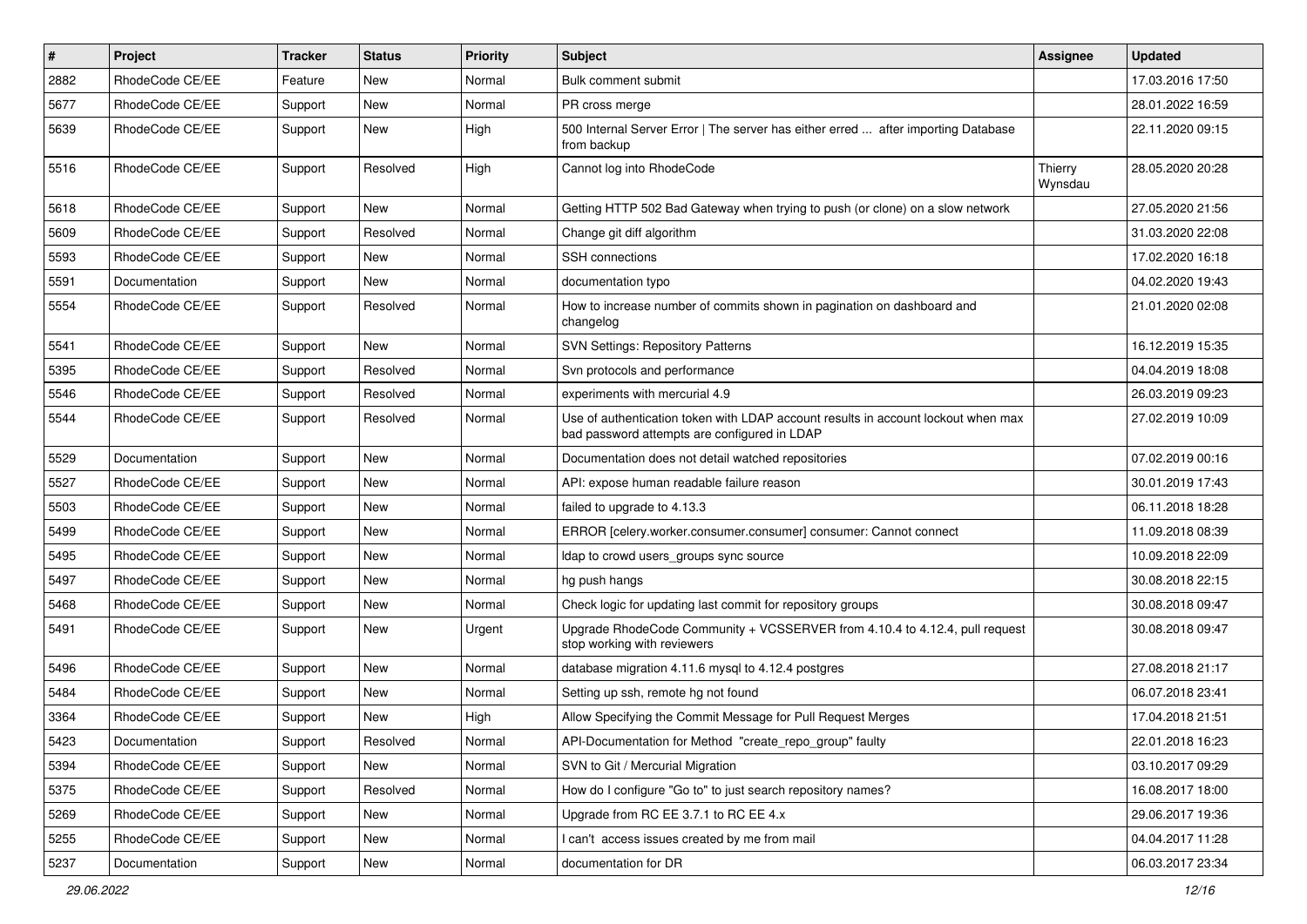| $\vert$ # | Project         | <b>Tracker</b> | <b>Status</b> | Priority | <b>Subject</b>                                                                            | <b>Assignee</b>              | <b>Updated</b>   |
|-----------|-----------------|----------------|---------------|----------|-------------------------------------------------------------------------------------------|------------------------------|------------------|
| 4677      | RhodeCode CE/EE | Support        | Resolved      | High     | API get repo refs not working?                                                            |                              | 19.12.2016 11:46 |
| 4303      | RhodeCode CE/EE | Support        | <b>New</b>    | Normal   | rhodecode instance                                                                        |                              | 08.11.2016 16:32 |
| 4269      | RhodeCode CE/EE | Support        | Resolved      | Normal   | Allow flash messages to be permanently surpressed                                         | Marcin Lulek                 | 14.10.2016 12:46 |
| 4252      | RhodeCode CE/EE | Support        | New           | Normal   | Backup & Recovery                                                                         |                              | 07.10.2016 19:47 |
| 4244      | RhodeCode CE/EE | Support        | Resolved      | Normal   | mod_dav_svn template error when using auth_realm with spaces in it                        | Martin<br>Bornhold           | 28.09.2016 12:07 |
| 4243      | RhodeCode CE/EE | Support        | Resolved      | High     | Gist visibility update?                                                                   | Martin<br>Bornhold           | 27.09.2016 06:40 |
| 4227      | RhodeCode CE/EE | Support        | Resolved      | Normal   | VBScript files detected as text/plain - no syntax highlighting                            |                              | 14.09.2016 22:38 |
| 3967      | RhodeCode CE/EE | Support        | In Progress   | Normal   | Server 500 error                                                                          |                              | 11.08.2016 13:39 |
| 4081      | RhodeCode CE/EE | Support        | Resolved      | Normal   | Receiving server 500 error when trying to clone repo from windows client using<br>eclipse |                              | 12.07.2016 14:30 |
| 3332      | RhodeCode CE/EE | Support        | New           | Normal   | LDAP settings page: Add button "test connection"                                          |                              | 17.03.2016 10:23 |
| 5229      | RhodeCode CE/EE | Task           | Resolved      | Normal   | add support for https://clipboardjs.com/                                                  |                              | 21.01.2020 02:19 |
| 5200      | RhodeCode CE/EE | Task           | New           | Normal   | investigate search improvements                                                           |                              | 16.12.2019 16:04 |
| 5537      | RhodeCode CE/EE | Task           | Resolved      | Normal   | Add owner to create_pull_request API                                                      |                              | 28.02.2019 13:52 |
| 5408      | Documentation   | Task           | Resolved      | Low      | Upate nginx documentation for non standard SSL port                                       |                              | 12.07.2018 23:21 |
| 5270      | RhodeCode CE/EE | Task           | New           | Normal   | Comments updates                                                                          | Bartłomiej<br>Wołyńczyk      | 17.04.2018 21:51 |
| 5391      | RhodeCode CE/EE | Task           | Resolved      | High     | Secure Email change                                                                       |                              | 17.04.2018 21:50 |
| 4290      | RhodeCode CE/EE | Task           | <b>New</b>    | Normal   | Allow to transplant the review status to merged commits                                   |                              | 17.04.2018 21:50 |
| 4045      | RhodeCode CE/EE | Task           | New           | Normal   | File permissions                                                                          |                              | 17.04.2018 21:49 |
| 4120      | RhodeCode CE/EE | Task           | <b>New</b>    | Normal   | [ce] replace get_repo_nodes api                                                           | Daniel D                     | 17.04.2018 21:49 |
| 5326      | RhodeCode CE/EE | Task           | Resolved      | Normal   | Public usergroup profile                                                                  | Bartłomiej<br>Wołyńczyk      | 22.02.2018 15:44 |
| 2844      | RhodeCode CE/EE | Task           | <b>New</b>    | Normal   | Update Bcrypt to a maintained version                                                     |                              | 17.02.2018 20:37 |
| 5386      | RhodeCode CE/EE | Task           | Resolved      | Normal   | Increase security for Email Change                                                        | Marcin<br>Kuzminski<br>[CTO] | 17.02.2018 17:29 |
| 4246      | RhodeCode CE/EE | Task           | New           | Normal   | [ce, ee, vcs, git] add tests for annotated git tags                                       | Daniel D                     | 13.02.2018 18:03 |
| 5202      | RhodeCode CE/EE | Task           | Resolved      | Normal   | run git gc and git repack on GIT repos when we have a scheduler via celery in<br>pyramid  |                              | 04.12.2017 20:49 |
| 5404      | RhodeCode CE/EE | Task           | New           | Normal   | Add an option to detach review rules when deleting an user                                |                              | 22.11.2017 11:23 |
| 4169      | RhodeCode CE/EE | Task           | Resolved      | Normal   | re-architecture celery support                                                            |                              | 17.11.2017 19:21 |
| 5400      | RhodeCode CE/EE | Task           | New           | Normal   | User group - subgroup support                                                             |                              | 06.11.2017 22:00 |
| 4197      | RhodeCode CE/EE | Task           | New           | Normal   | [ce, ee] get list of users with their permissions to a repository                         | Daniel D                     | 22.09.2017 10:30 |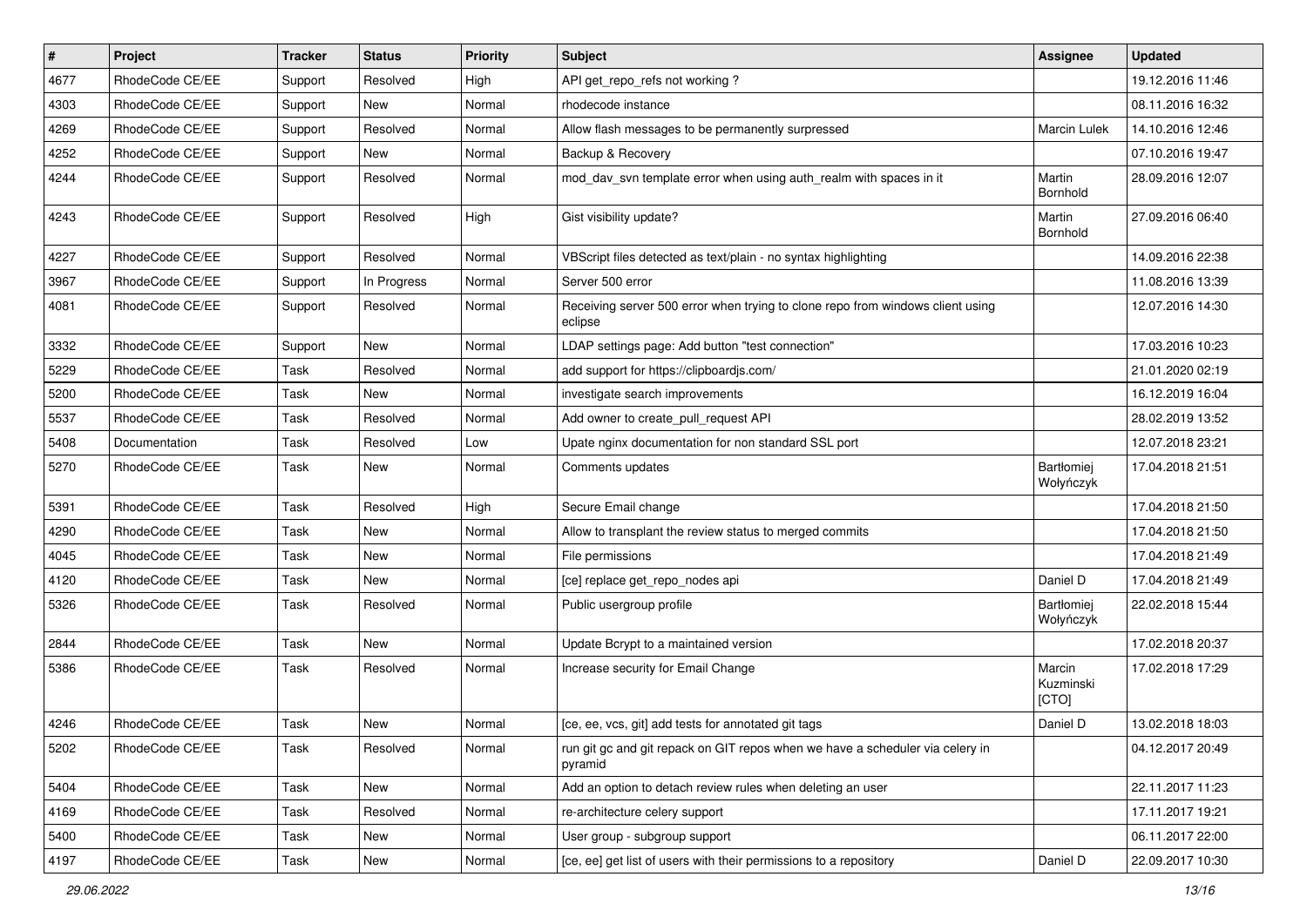| $\pmb{\#}$ | Project         | <b>Tracker</b> | <b>Status</b> | <b>Priority</b> | <b>Subject</b>                                                                                     | Assignee                     | <b>Updated</b>   |
|------------|-----------------|----------------|---------------|-----------------|----------------------------------------------------------------------------------------------------|------------------------------|------------------|
| 4051       | RhodeCode CE/EE | Task           | New           | Normal          | [ux, renderering] Consistent formatting on text fields.                                            |                              | 22.09.2017 10:27 |
| 4299       | RhodeCode CE/EE | Task           | <b>New</b>    | Normal          | TEMPLATE repo groups                                                                               |                              | 22.09.2017 10:26 |
| 5203       | RhodeCode CE/EE | Task           | Resolved      | Normal          | optimise large repos speed                                                                         |                              | 08.09.2017 16:10 |
| 5343       | RhodeCode CE/EE | Task           | Resolved      | Normal          | SSH key management and SSH support                                                                 |                              | 18.08.2017 23:50 |
| 4288       | RhodeCode CE/EE | Task           | Resolved      | Normal          | [ce, ee] unify controllers that use diffs                                                          | Daniel D                     | 02.08.2017 11:41 |
| 4234       | RhodeCode CE/EE | Task           | New           | Normal          | prepare and test RhodeCode VM image for AWS                                                        | Marcin Lulek                 | 11.07.2017 13:32 |
| 4312       | RhodeCode CE/EE | Task           | <b>New</b>    | Normal          | Storage location changes                                                                           |                              | 11.07.2017 13:31 |
| 5225       | RhodeCode CE/EE | Task           | Resolved      | Normal          | add tag of author/contribitor to comments                                                          |                              | 11.05.2017 11:10 |
| 5265       | RhodeCode CE/EE | Task           | Resolved      | Normal          | Enable phases support                                                                              |                              | 11.05.2017 11:10 |
| 4235       | RhodeCode CE/EE | Task           | Resolved      | High            | Support GIT LFS server                                                                             |                              | 23.03.2017 17:24 |
| 5235       | RhodeCode CE/EE | Task           | Resolved      | Normal          | relative image support                                                                             |                              | 10.03.2017 23:37 |
| 5221       | RhodeCode CE/EE | Task           | Resolved      | Normal          | Missing comment type in emails                                                                     |                              | 19.02.2017 21:46 |
| 5207       | RhodeCode CE/EE | Task           | Resolved      | Low             | Release 4.6.1                                                                                      |                              | 13.02.2017 18:04 |
| 5201       | RhodeCode CE/EE | Task           | Resolved      | Normal          | API: implement describe-methods                                                                    |                              | 13.02.2017 15:57 |
| 5198       | RhodeCode CE/EE | Task           | Resolved      | Normal          | remove pyro4 from enterprise                                                                       |                              | 07.02.2017 19:28 |
| 5184       | RhodeCode CE/EE | Task           | Resolved      | Normal          | bump pyramid to 1.7.X                                                                              |                              | 06.02.2017 21:50 |
| 4259       | RhodeCode CE/EE | Task           | Resolved      | Low             | Events, create post-create-user event                                                              | Daniel D                     | 30.01.2017 20:11 |
| 5150       | RhodeCode CE/EE | Task           | Resolved      | Normal          | Password reset promts in my account should be hidden in accounts that are not of<br>type rhodecode | Marcin<br>Kuzminski<br>[CTO] | 02.01.2017 16:34 |
| 4678       | RhodeCode CE/EE | Task           | Resolved      | Normal          | Release 4.5.2                                                                                      |                              | 19.12.2016 17:32 |
| 4283       | RhodeCode CE/EE | Task           | Resolved      | Normal          | bump whoosh to 2.7.4 release                                                                       |                              | 13.12.2016 21:08 |
| 4670       | RhodeCode CE/EE | Task           | Resolved      | Normal          | Release 4.5.1                                                                                      | Marcin<br>Kuzminski<br>[CTO] | 06.12.2016 21:13 |
| 4666       | RhodeCode CE/EE | Task           | Resolved      | Normal          | Bump git and mercurial to latest versions                                                          |                              | 02.12.2016 19:01 |
| 4669       | RhodeCode CE/EE | Task           | <b>New</b>    | Normal          | disable pytest sugar on nix-build                                                                  |                              | 01.12.2016 12:52 |
| 4311       | RhodeCode CE/EE | Task           | Resolved      | Normal          | Diffs feedback                                                                                     | Daniel D                     | 26.11.2016 14:10 |
| 4251       | RhodeCode CE/EE | Task           | Feedback      | High            | [customer] Pull request with subrepos                                                              | Martin<br>Bornhold           | 10.11.2016 17:52 |
| 4305       | RhodeCode CE/EE | Task           | Resolved      | Normal          | Meta-tagging could be excluded from limit                                                          |                              | 09.11.2016 19:27 |
| 4003       | RhodeCode CE/EE | Task           | Resolved      | Normal          | User personal repository groups improvements                                                       |                              | 07.11.2016 16:12 |
| 4297       | RhodeCode CE/EE | Task           | Resolved      | Normal          | redo the my-pull-requests page to use the datagrid                                                 | Marcin<br>Kuzminski<br>[CTO] | 01.11.2016 09:31 |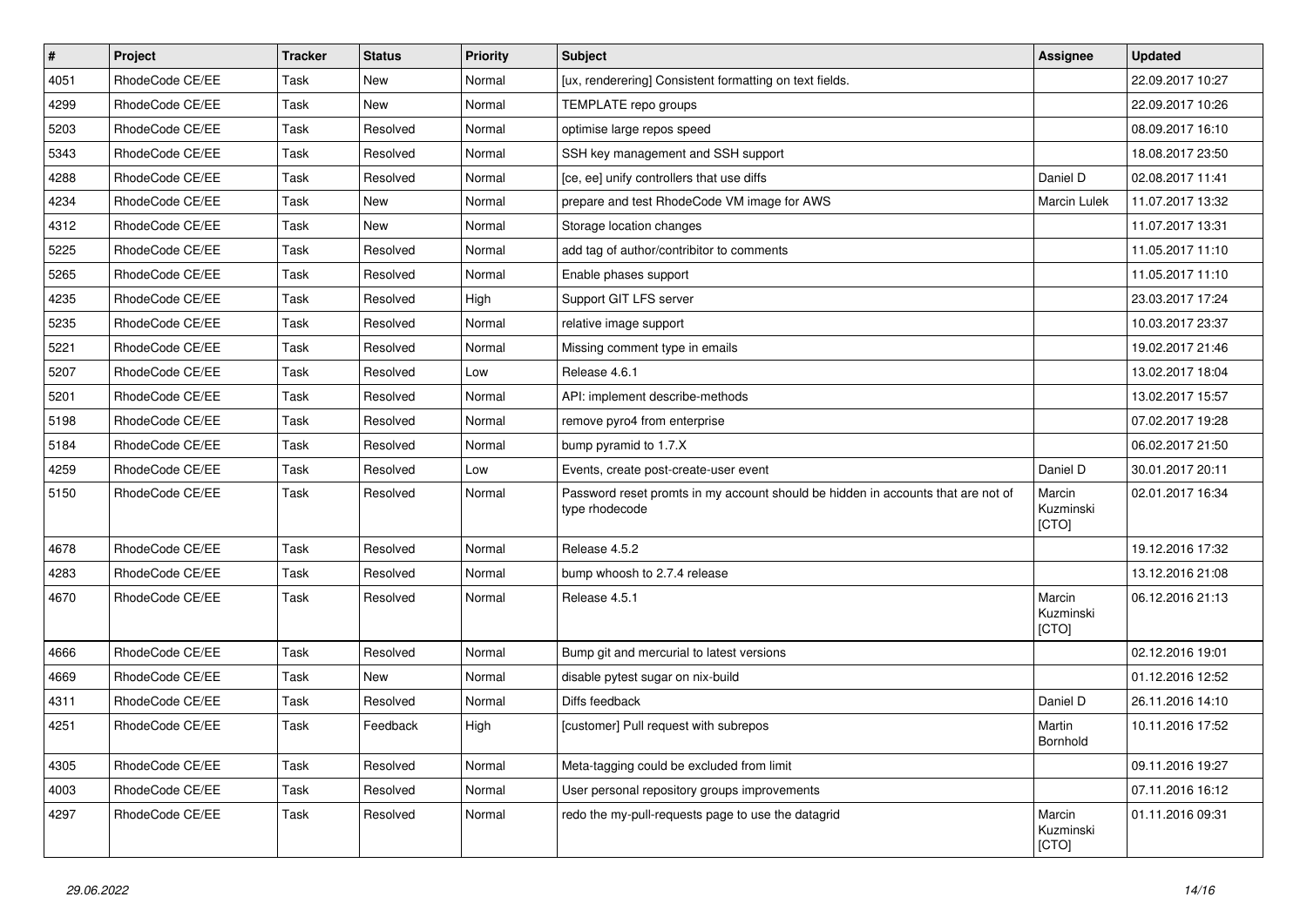| #    | Project         | <b>Tracker</b> | <b>Status</b> | <b>Priority</b> | Subject                                                                                               | Assignee                     | <b>Updated</b>   |
|------|-----------------|----------------|---------------|-----------------|-------------------------------------------------------------------------------------------------------|------------------------------|------------------|
| 4289 | RhodeCode CE/EE | Task           | New           | Low             | [ce, ee] clean up pygments lexer functions + handling                                                 | Daniel D                     | 21.10.2016 14:44 |
| 4282 | RhodeCode CE/EE | Task           | Resolved      | Normal          | Add inode limit together with disk usage                                                              | Marcin<br>Kuzminski<br>[CTO] | 19.10.2016 12:18 |
| 4281 | RhodeCode CE/EE | Task           | Resolved      | Normal          | Fix docs on To `increase database performance`                                                        | Marcin<br>Kuzminski<br>[CTO] | 18.10.2016 16:39 |
| 4245 | RhodeCode CE/EE | Task           | Resolved      | Normal          | Convert control command to use http mode by default                                                   | Marcin<br>Kuzminski<br>[CTO] | 14.10.2016 16:13 |
| 4108 | RhodeCode CE/EE | Task           | Resolved      | Normal          | Release 4.2.2                                                                                         |                              | 14.10.2016 13:08 |
| 4237 | RhodeCode CE/EE | Task           | Resolved      | Normal          | Enable HTTP support                                                                                   | Martin<br>Bornhold           | 12.10.2016 11:51 |
| 4238 | RhodeCode CE/EE | Task           | Resolved      | Normal          | default reviewers updates                                                                             | Daniel D                     | 06.10.2016 14:26 |
| 4203 | RhodeCode CE/EE | Task           | Resolved      | Normal          | Get rid of svn.proxy.parent_path_root, and replace it with reading storage location<br>from Database  | Martin<br>Bornhold           | 22.09.2016 14:31 |
| 4194 | RhodeCode CE/EE | Task           | Resolved      | Normal          | move svn http backend out of labs into a real VCS settings                                            | Lisa Quatmann                | 14.09.2016 23:16 |
| 4179 | RhodeCode CE/EE | Task           | New           | Normal          | [ce, ee] refine perms summary list                                                                    | Daniel D                     | 14.09.2016 12:09 |
| 4151 | RhodeCode CE/EE | Task           | Resolved      | Normal          | [packaging] Subversion to current 1.9.X                                                               |                              | 09.09.2016 10:18 |
| 4153 | RhodeCode CE/EE | Task           | Resolved      | Normal          | Optimize readme fetching by changing the system of readme detection                                   | Johannes<br>Bornhold         | 09.09.2016 10:17 |
| 4216 | RhodeCode CE/EE | Task           | <b>New</b>    | Normal          | [ux, renderers] implement consistent rendering for text fields                                        |                              | 06.09.2016 11:46 |
| 4181 | RhodeCode CE/EE | Task           | Resolved      | Normal          | Integrations: allow root repos only integrations                                                      | Daniel D                     | 31.08.2016 17:44 |
| 4202 | RhodeCode CE/EE | Task           | Resolved      | Normal          | Polish the 503.html page                                                                              | Daniel D                     | 30.08.2016 23:54 |
| 4140 | RhodeCode CE/EE | Task           | Resolved      | Normal          | Check middleware chain status, and Verify that special middleware is catching<br>exceptions correctly |                              | 23.08.2016 12:13 |
| 4180 | RhodeCode CE/EE | Task           | Resolved      | Normal          | integrations: possible limit the updates sent                                                         | Daniel D                     | 22.08.2016 12:22 |
| 4147 | RhodeCode CE/EE | Task           | New           | Normal          | [ce, ee, docs] Events documentation                                                                   | Daniel D                     | 15.08.2016 12:33 |
| 4163 | RhodeCode CE/EE | Task           | New           | Normal          | [ce, ee] celery refactor + upgrade                                                                    |                              | 15.08.2016 12:32 |
| 3454 | RhodeCode CE/EE | Task           | Feedback      | Normal          | [ce/ee] visually differentiate the two editions                                                       | Marcin<br>Kuzminski<br>[CTO] | 10.08.2016 03:30 |
| 3504 | RhodeCode CE/EE | Task           | In Progress   | Normal          | [routing] Move static assets under a common prefix                                                    |                              | 19.07.2016 12:27 |
| 2744 | RhodeCode CE/EE | Task           | Resolved      | Normal          | Deprecating Internet Explorer                                                                         |                              | 06.07.2016 12:04 |
| 3093 | Documentation   | Task           | New           | Normal          | [API] - update hg/git update pr API. Auto updates PR on push                                          | <b>Brian Butler</b>          | 01.07.2016 14:15 |
| 3092 | Documentation   | Task           | New           | Normal          | [RCE, ini] - doc available settings + check tender with Gemalto hacks                                 | <b>Brian Butler</b>          | 01.07.2016 14:15 |
| 737  | Documentation   | Task           | New           | Normal          | What is an extra field and how do you add it?                                                         |                              | 01.07.2016 14:15 |